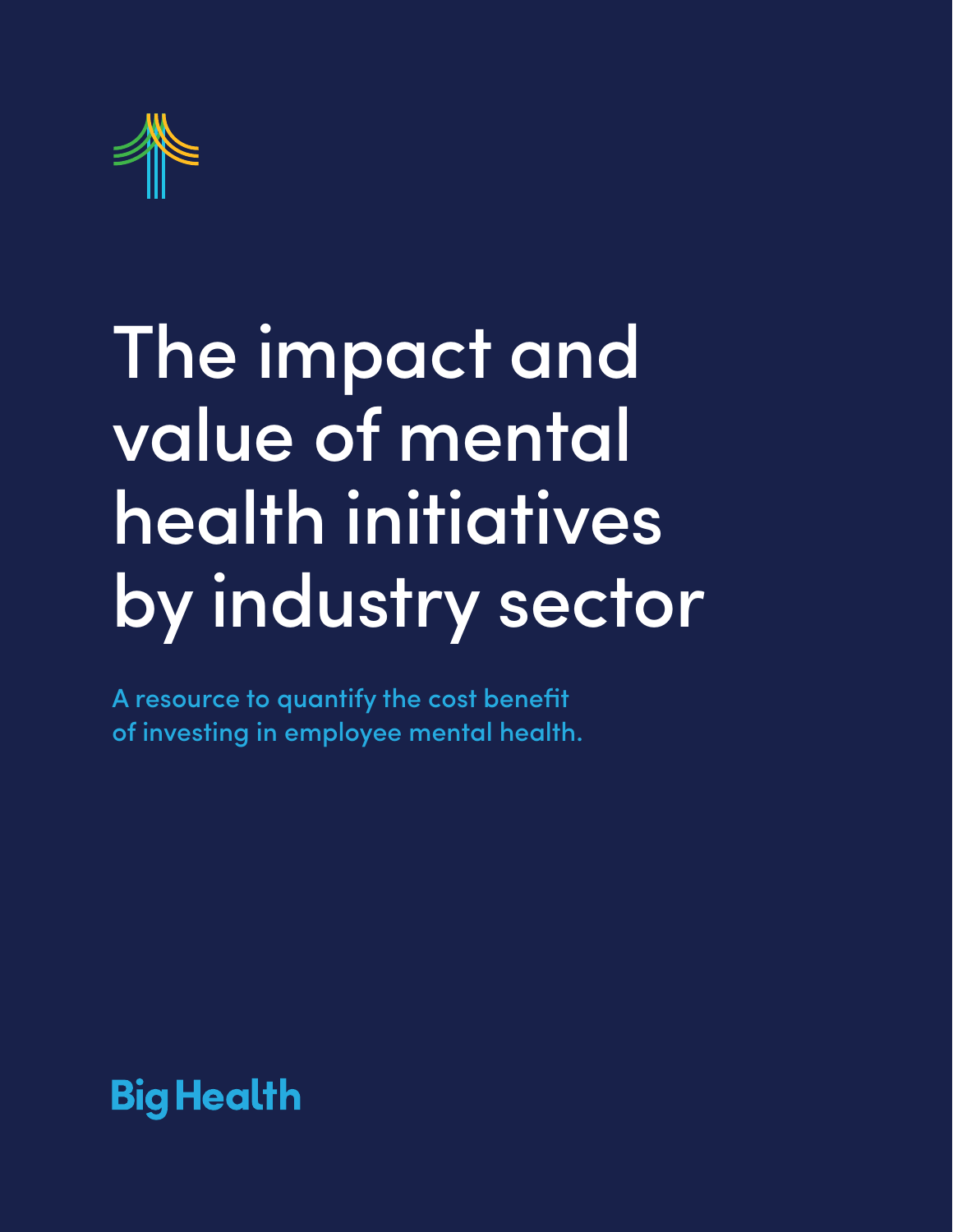"All industries experience significant financial losses as a result of poor mental health within the workforce. This paper aims to demonstrate that investing in mental health programs is not only beneficial for employees but also the company's bottom line."

**[Dr. Michael Darden,](https://carey.jhu.edu/faculty/faculty-directory/michael-darden-phd) health economist at Johns Hopkins Carey Business School**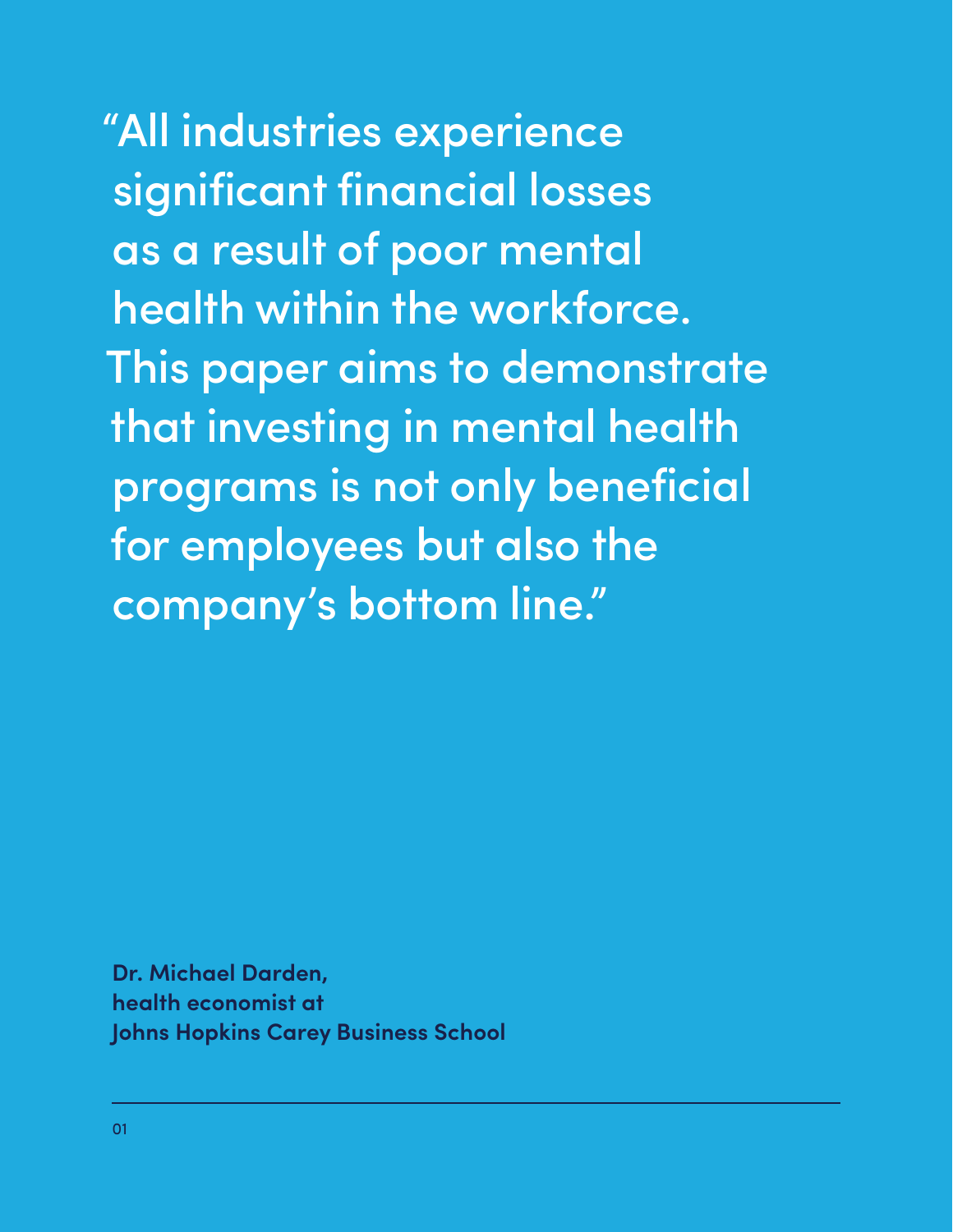## **It's more costly to do nothing**

Most companies know that investing in mental health will have a positive impact on their people. But knowing how to quantify the financial benefit of that investment is far less clear.

As access to mental health resources and attitudes about mental health improve, employee demands for mental health benefits will follow suit. With that increase in demand, it is paramount that companies invest in mental health solutions that demonstrate meaningful improvements in employee outcomes (e.g., remission).

There is a real financial toll in not doing so. According to the [World Health Organization](https://www.who.int/news/item/13-04-2016-investing-in-treatment-for-depression-and-anxiety-leads-to-fourfold-return), anxiety and depression cost the global economy an astronomical \$1 trillion in lost productivity every year and self-insured employers shoulder much of that cost burden.

Historically, barriers such as privacy concerns and poor measurement tools have made it too difficult for companies to tie changes in employee mental health to financial value, and thus too easy to forgo further investment.

#### **Not anymore.**

There is convincing evidence that it costs more to not invest in mental health benefits. This report proves it.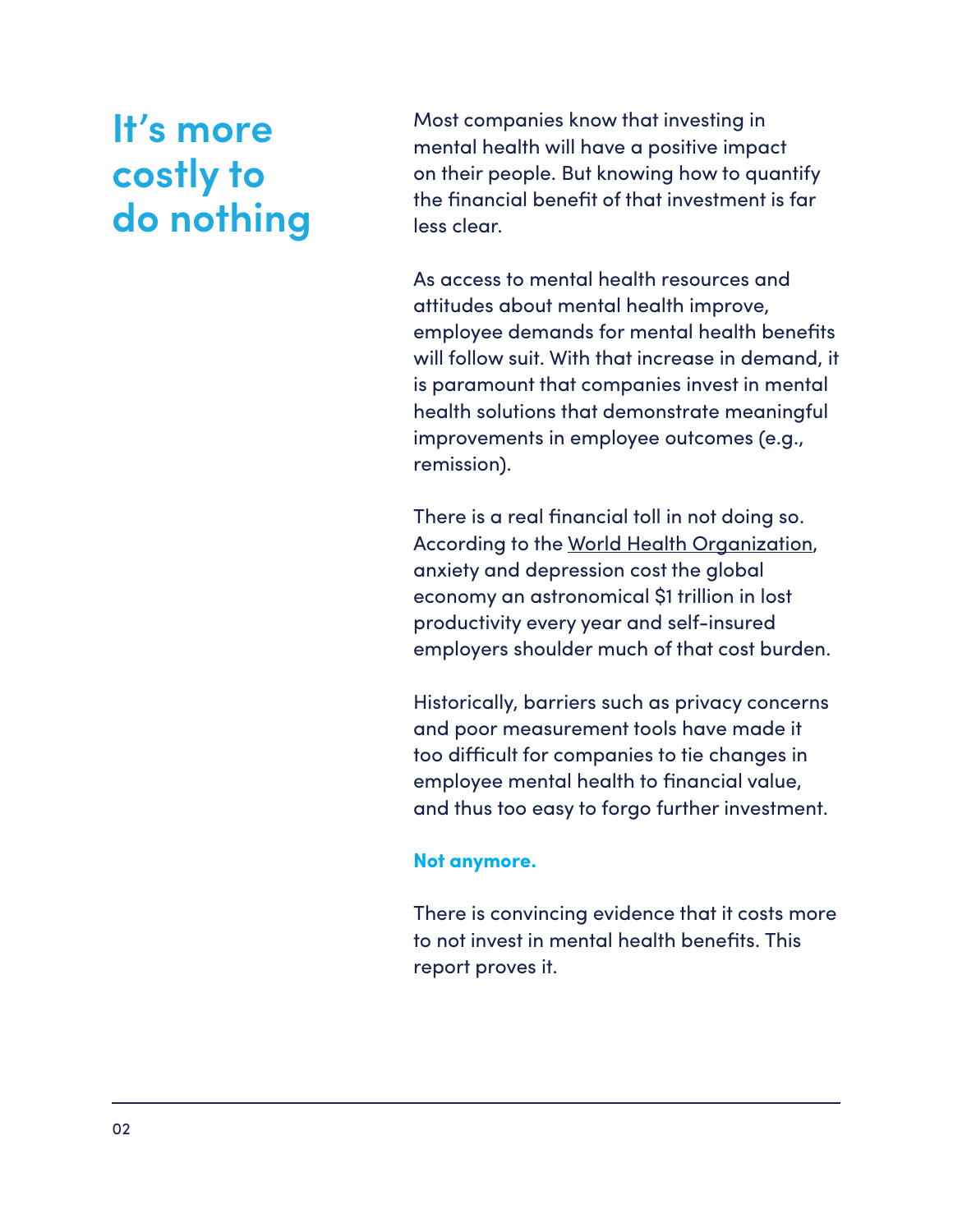## **Foreword**

Our clinical team  $-$  in partnership with Dr. [Michael Darden,](https://carey.jhu.edu/faculty/faculty-directory/michael-darden-phd) a health economist and associate professor at Johns Hopkins Carey Business School — created this report to help business leaders make the business case for investing in employee mental health.

We provide industry-specific evidence to support the hypothesis that if companies prioritize good workplace mental health, they will be making investments that will improve employee well-being and, in turn, company performance. Throughout this report, we operationalize poor mental health as insomnia, anxiety, and depression, three of the most common mental health difficulties experienced by employees.

#### **We provide insights into:**

**Direct and indirect costs of poor mental health**

**Prevalence of mental health conditions and associated cost burdens**

**Research demonstrating the cost benefit of good workplace mental health**

**Pragmatic ways to implement mental health initiatives to realize those cost benefits**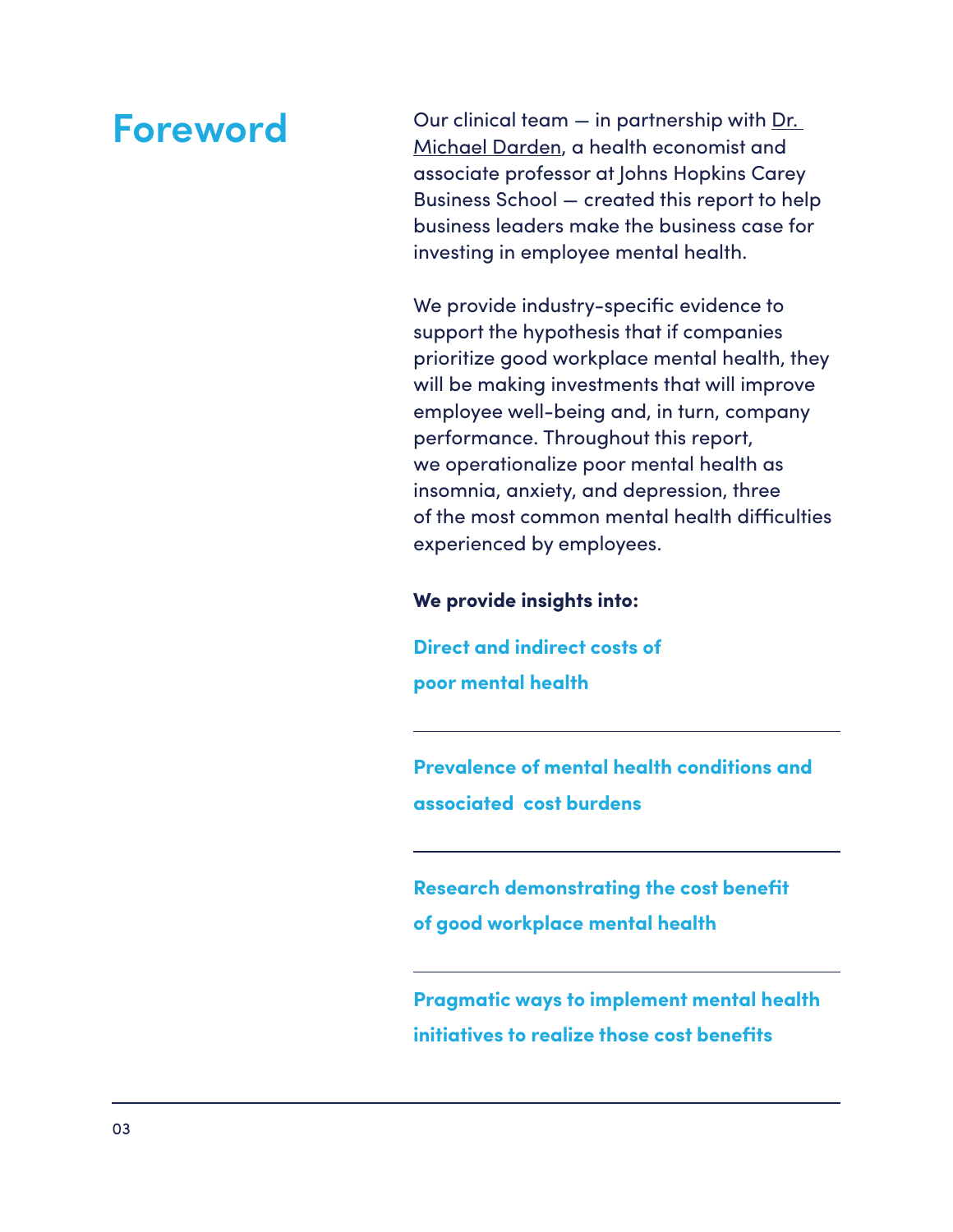

[The direct and indirect costs of poor](#page-5-0)  mental health in the workplace



**01**

[Analyzing the cost burdens of poor](#page-9-0) mental health by industry sector



[Knowledge workers](#page-11-0)



[Service providers](#page-16-0)



 $\mathbb{R}$  [Industrial workers](#page-22-0)



[Tearing down barriers: How to help your](#page-27-0)  employees access mental health care



[Patience is key: Seeing the cost benefit](#page-33-0) of improved mental health takes time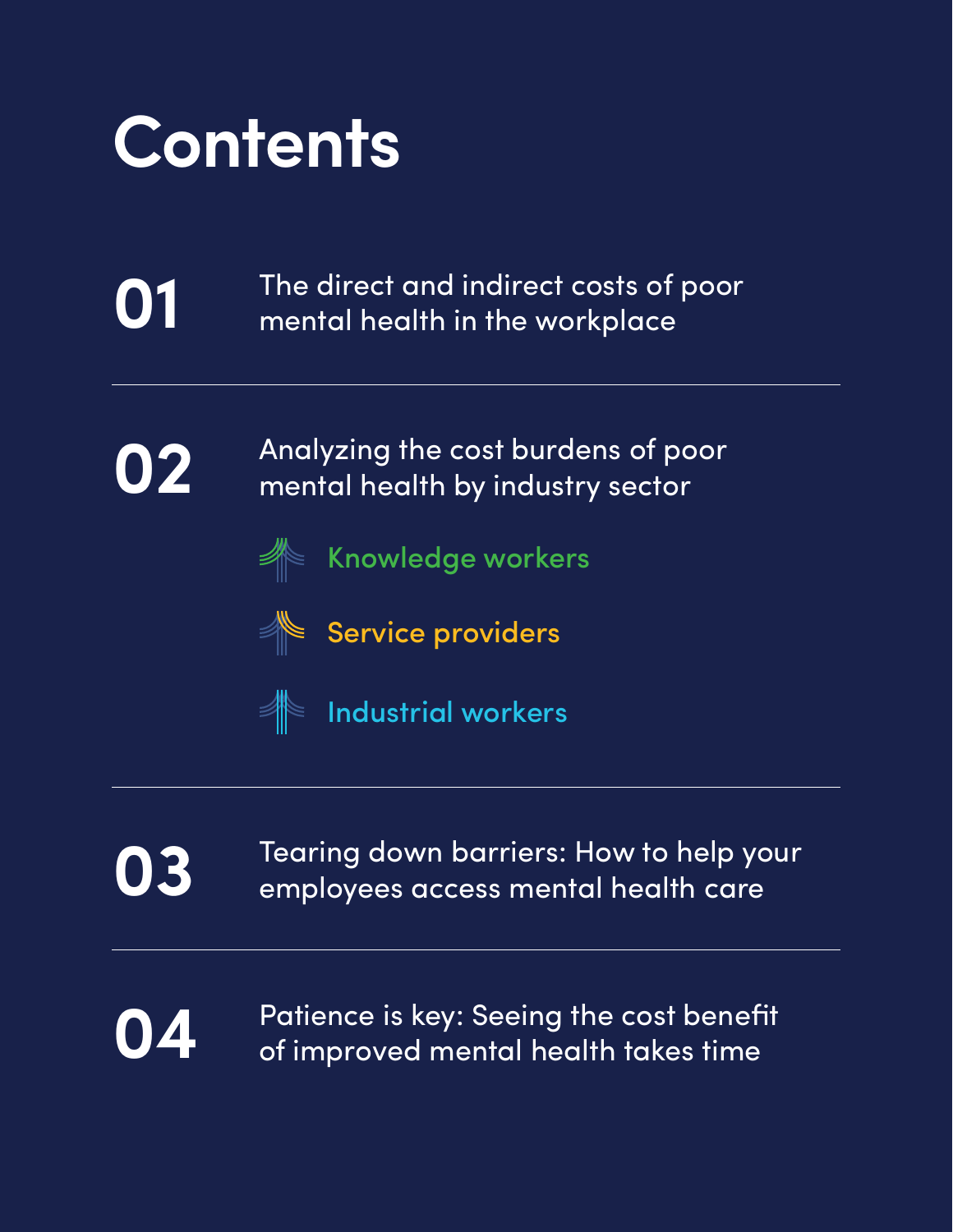<span id="page-5-0"></span>

**The direct and indirect costs of poor mental health in the workplace**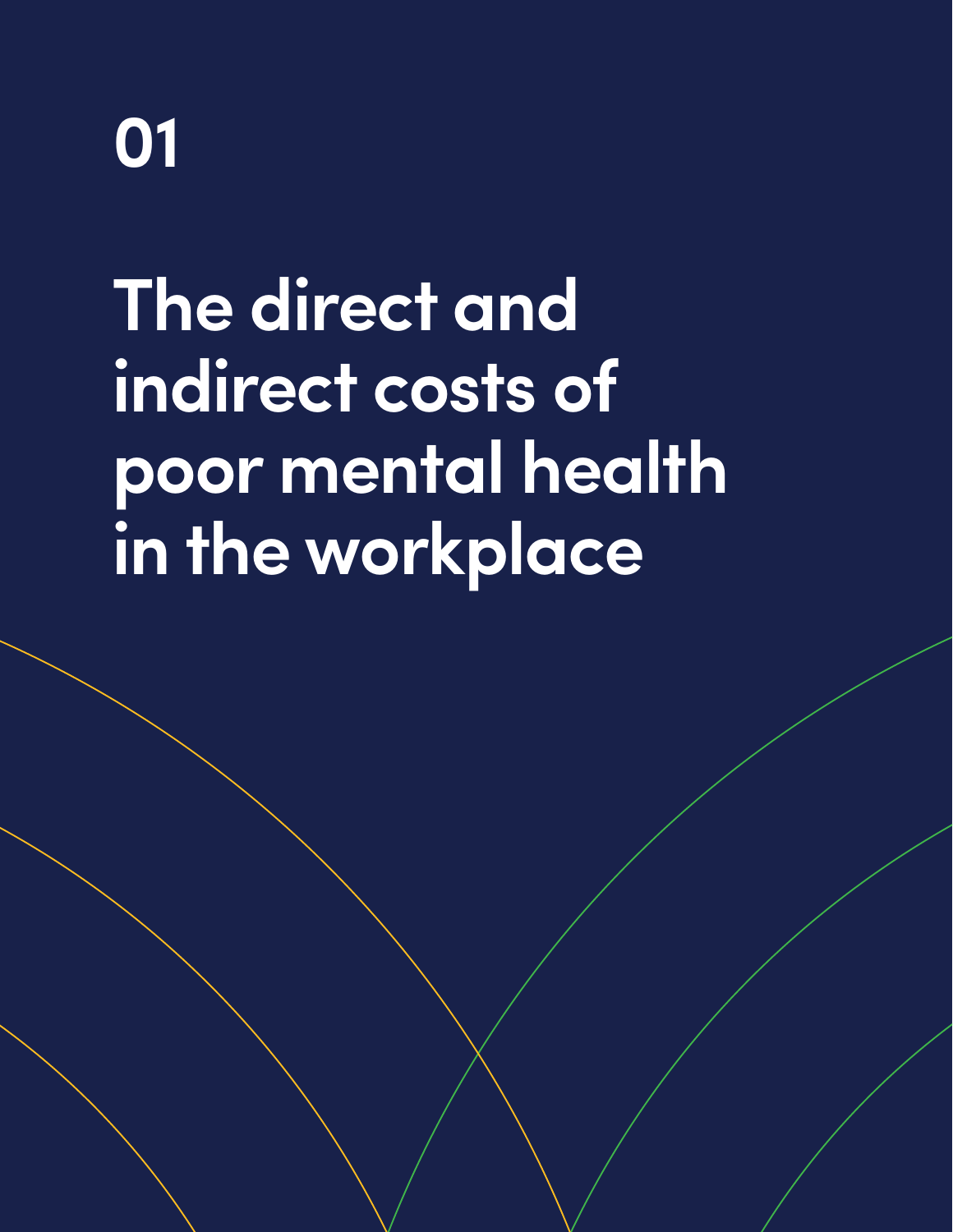## **The direct and indirect costs of poor mental health**

During a recent interview [Lauri Tenney](https://www.linkedin.com/in/lauri-tenney-3a90564/), Senior Director of Benefits, Health and Welfare of CVS Health [eloquently explained](https://blog.bighealth.com/cvs-healths-commitment-to-mental-health), "when employees come to work, they don't leave their mental health troubles in the car."

When employees suffer from poor mental health at work, companies pay for it through numerous direct and indirect costs. Direct costs refer to the "visible costs" associated with the diagnosis and treatment of a mental health condition, such as psychotherapy or psychiatric drug costs. Indirect costs refer to the "invisible costs" associated with the downstream impact of a mental health condition such as productivity, physical health care costs, and accidents.

"when employees come to work, they don't leave their mental health troubles in the car."

[Lauri Tenney](https://www.linkedin.com/in/lauri-tenney-3a90564/) Director of Benefits, Health and Welfare for CVS Health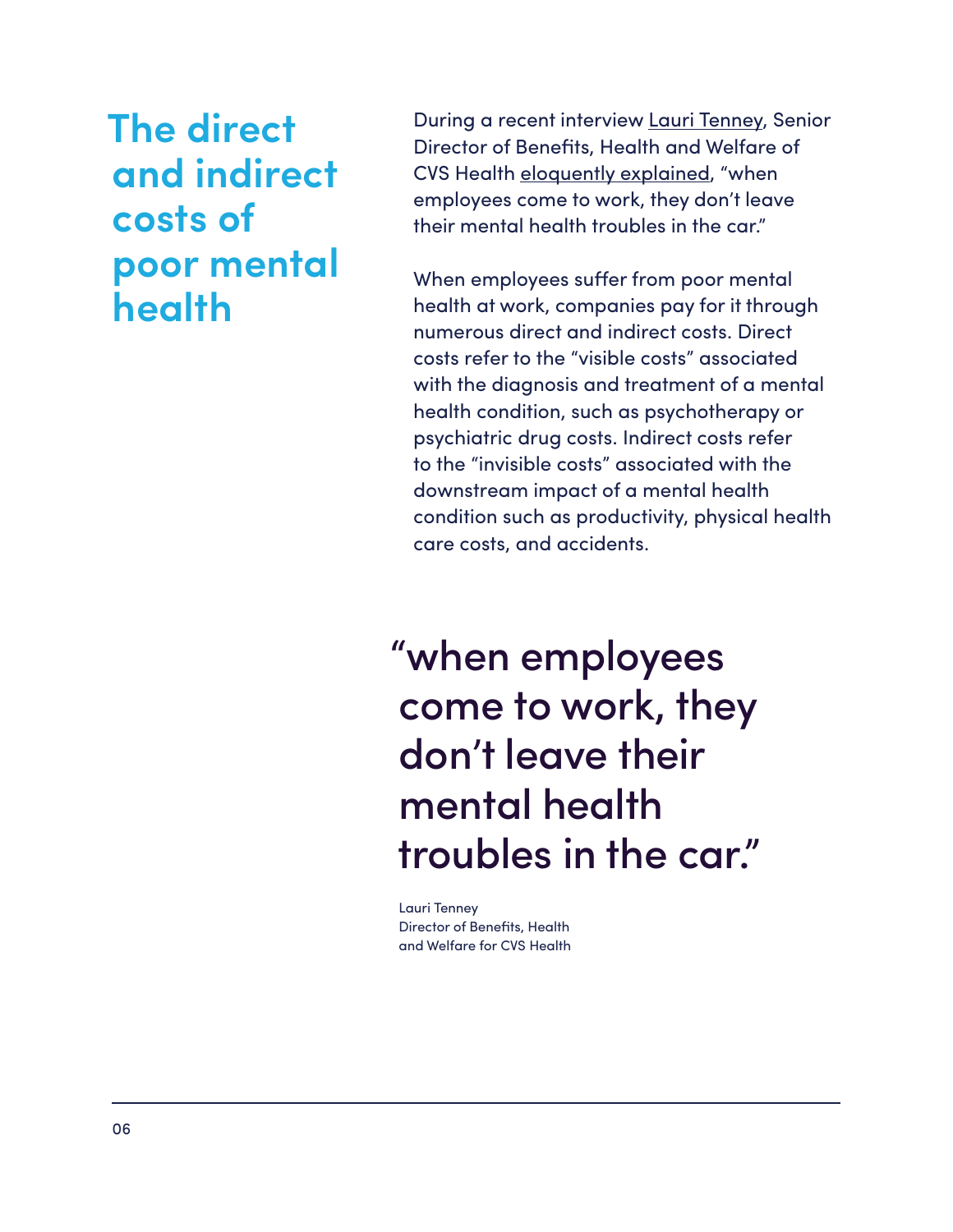## **Direct costs of poor mental health**

#### **Cost of care**

The cost incurred to diagnose and treat mental health conditions. For example, direct medical expenditure for anxiety disorders alone has been estimated at [\\$38 billion](https://pubmed.ncbi.nlm.nih.gov/24135257/) annually.

#### **Disability claims**

[Research shows](https://www2.deloitte.com/content/dam/Deloitte/ca/Documents/about-deloitte/ca-en-about-blueprint-for-workplace-mental-health-final-aoda.pdf) that mental health conditions account for 30-40% of all disability claims, and 70% of workplace disability costs. For example, individuals suffering from generalized anxiety disorder (GAD) experience [21.4 days of disability](https://pubmed.ncbi.nlm.nih.gov/17146763/)  [compared to 7.8 days](https://pubmed.ncbi.nlm.nih.gov/17146763/) for those without GAD.

"Mental health conditions [cost](https://jamanetwork.com/journals/jama/fullarticle/196767) [US employers](https://jamanetwork.com/journals/jama/fullarticle/196767) an estimated \$225.8 billion each year."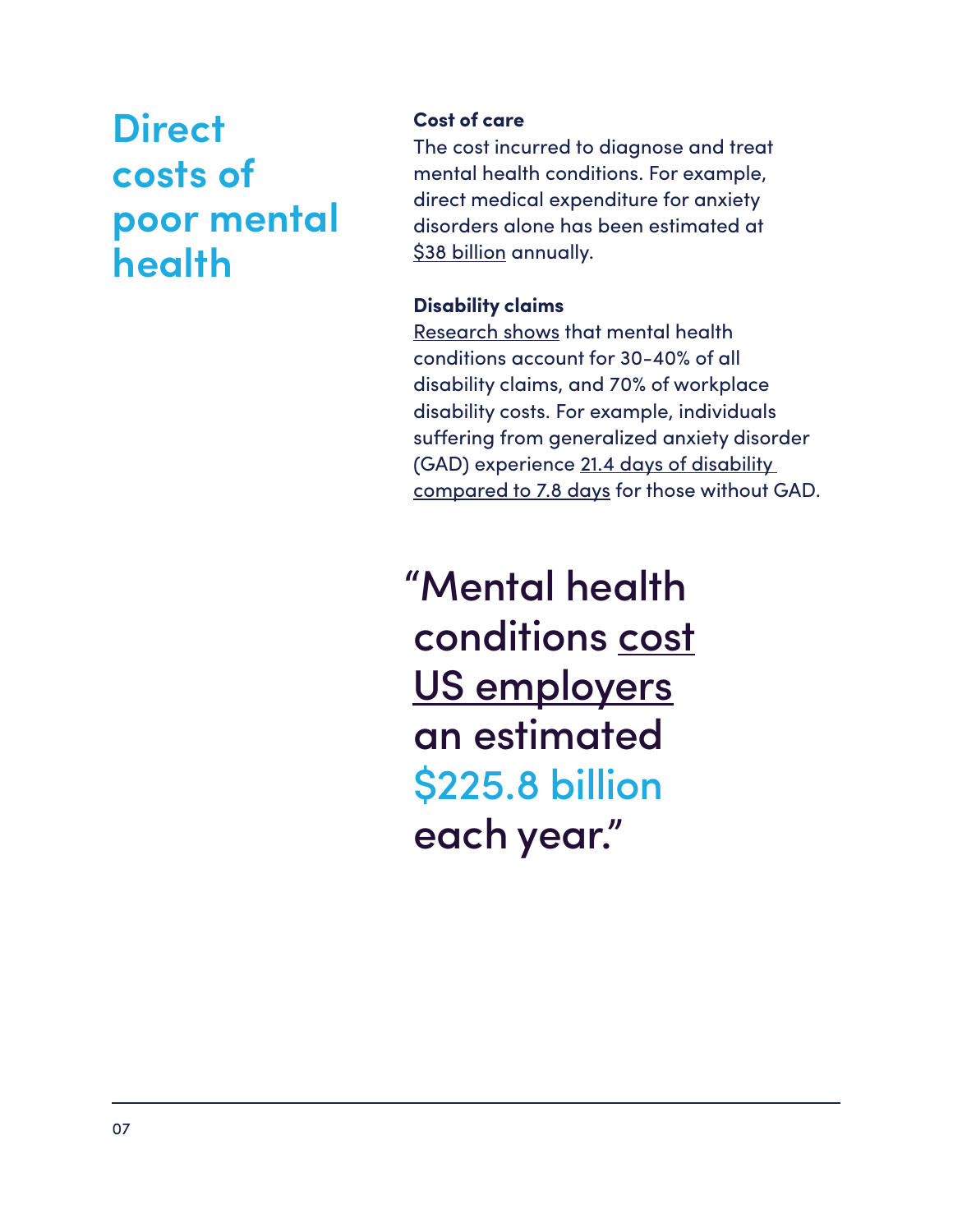## **Indirect costs of poor mental health**

"A company [can save \\$2-4](https://www.thelancet.com/journals/lanpsy/article/PIIS2215-0366(16)30024-4/fulltext) for every \$1 invested in evidence-based mental health programs."

#### **Absenteeism**

Loss of productivity due to work absences. Individuals suffering from insomnia, anxiety, or depression [miss work more often](https://www.sciencedirect.com/science/article/abs/pii/S016503271930028X). In fact, stress, anxiety and depression account for [13.8 million lost workdays](https://academic.oup.com/occmed/article/58/8/522/1466121?login=true).

#### **Presenteeism**

Impaired work productivity. Poor mental health is a main contributor to this cost burden. For example, insomnia among employees costs companies [\\$1,942 per](https://www.ncbi.nlm.nih.gov/pmc/articles/PMC3065254/)  [employee per year](https://www.ncbi.nlm.nih.gov/pmc/articles/PMC3065254/) in lost productivity.

#### **Health care costs**

Research shows that insomnia, for example, is linked with increased inpatient care, [including a higher number of days](https://www.psychiatrist.com/pcc/neurologic/neurology/burden-chronic-sleep-maintenance-insomnia-characterized/)  [hospitalized and increased emergency visits](https://www.psychiatrist.com/pcc/neurologic/neurology/burden-chronic-sleep-maintenance-insomnia-characterized/). This increase in health care utilization is often the result of co-occurring health problems exacerbated by mental health difficulties.

#### **Workplace accidents**

On-the-job injuries and accidents are more likely to occur when employees experience mental health difficulties like [insomnia](https://pubmed.ncbi.nlm.nih.gov/23026955/), [anxiety, or depression.](https://link.springer.com/article/10.1007/s00420-010-0555-x) In fact, the average cost of an [insomnia-related accident is](https://pubmed.ncbi.nlm.nih.gov/23026955/)  [\\$10,534](https://pubmed.ncbi.nlm.nih.gov/23026955/) higher than other workplace accidents (\$32,062 vs \$21,914).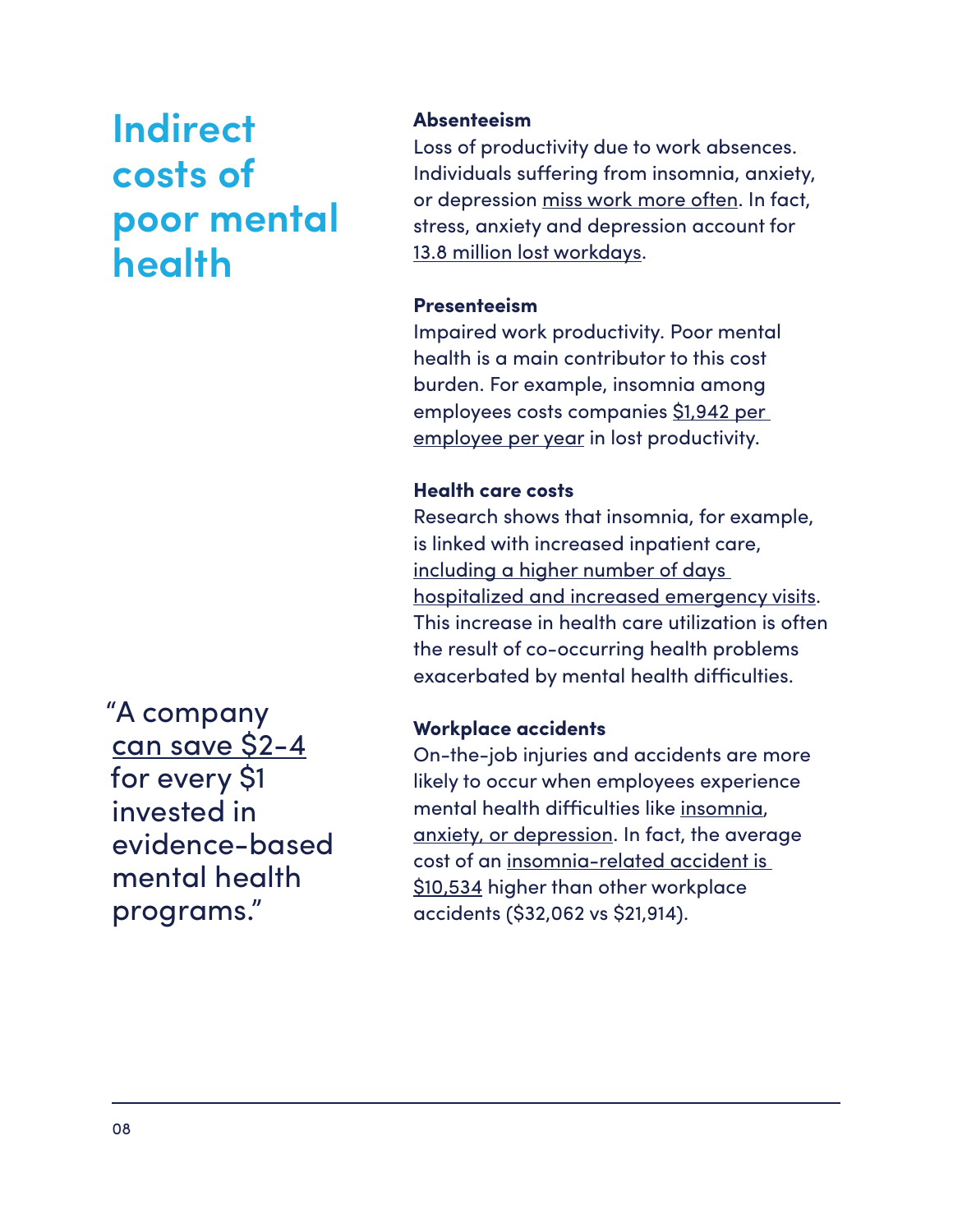<span id="page-9-0"></span>

## **Analyzing the cost burdens of poor mental health by industry sector**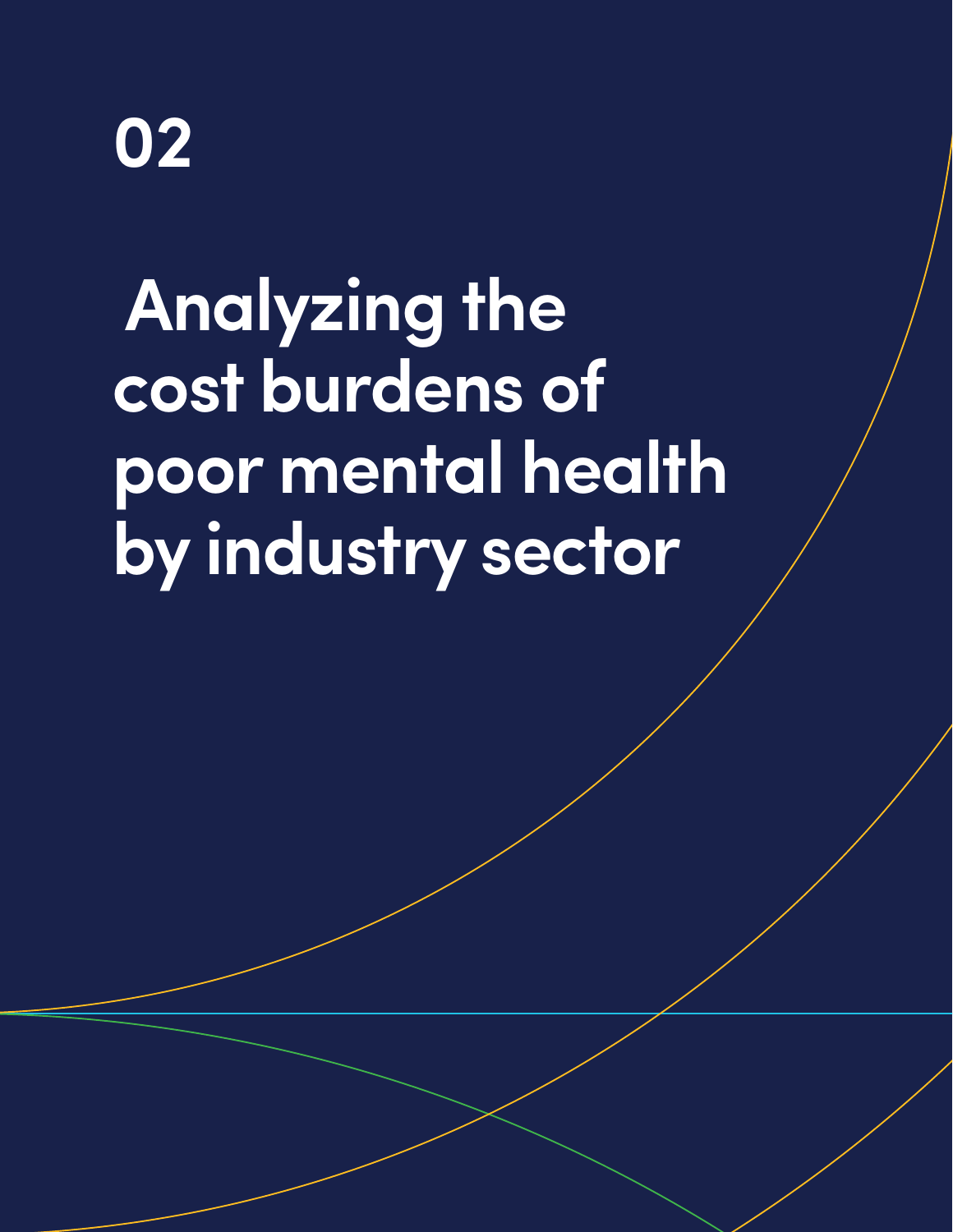**Analyzing the cost burdens of poor mental health by industry sector**

All companies are affected by the high cost of poor mental health. Just how a company will be impacted — and where costs will show up on the balance sheet — varies based on the employee demographics, socioeconomic characteristics, as well as the job functions of a particular workforce.

In order to provide industry-specific insights we examined insomnia and anxiety $\alpha$  claims data — both pharmacy and medical — from 25 self-insured employers.<sup>2</sup> To ensure further resonance, we created three employee groups using the [Bureau of Labor Statistics'](https://www.bls.gov/cps/cpsaat18.htm) demographic information and [pay averages,](https://www.bls.gov/news.release/empsit.t19.htm) as well as workplace dynamics (e.g., type of work performed, work location, etc.):



## Knowledge workers

Included fields: Insurance, technology and information, business services, banking



## Service providers

Included fields: Health care, retail, hospitality and tourism, transportation



## Industrial workers

Included fields: Manufacturing, utilities, construction, agriculture

1. Claims data provided from 25 self-insured employers consisting of pharmacy and medical claims associated with insomnia and anxiety. 2. While directionally accurate, the personas that follow are informed by research and our real-world experience. Academic research on the cost of mental health by industry remains nascent. By breaking the industries into three groups we recognize that we lose some of the nuance that may exist within a specific work culture or subset of these sectors.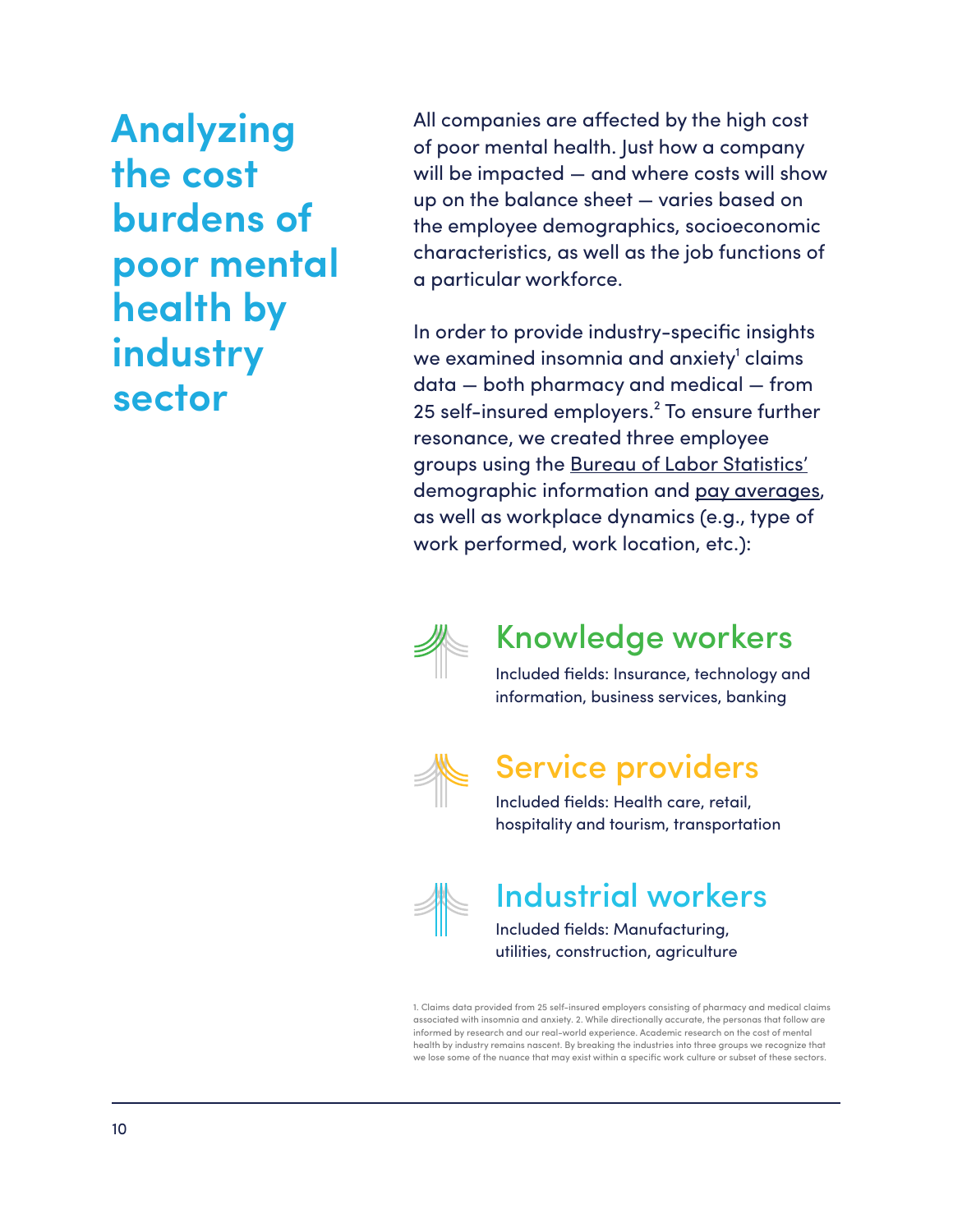# <span id="page-11-0"></span>**Knowledge workers**



**Included fields: Insurance, technology and information, business services, banking**

**Claims data shows that 8.2% of knowledge workers suffer from anxiety or insomnia.**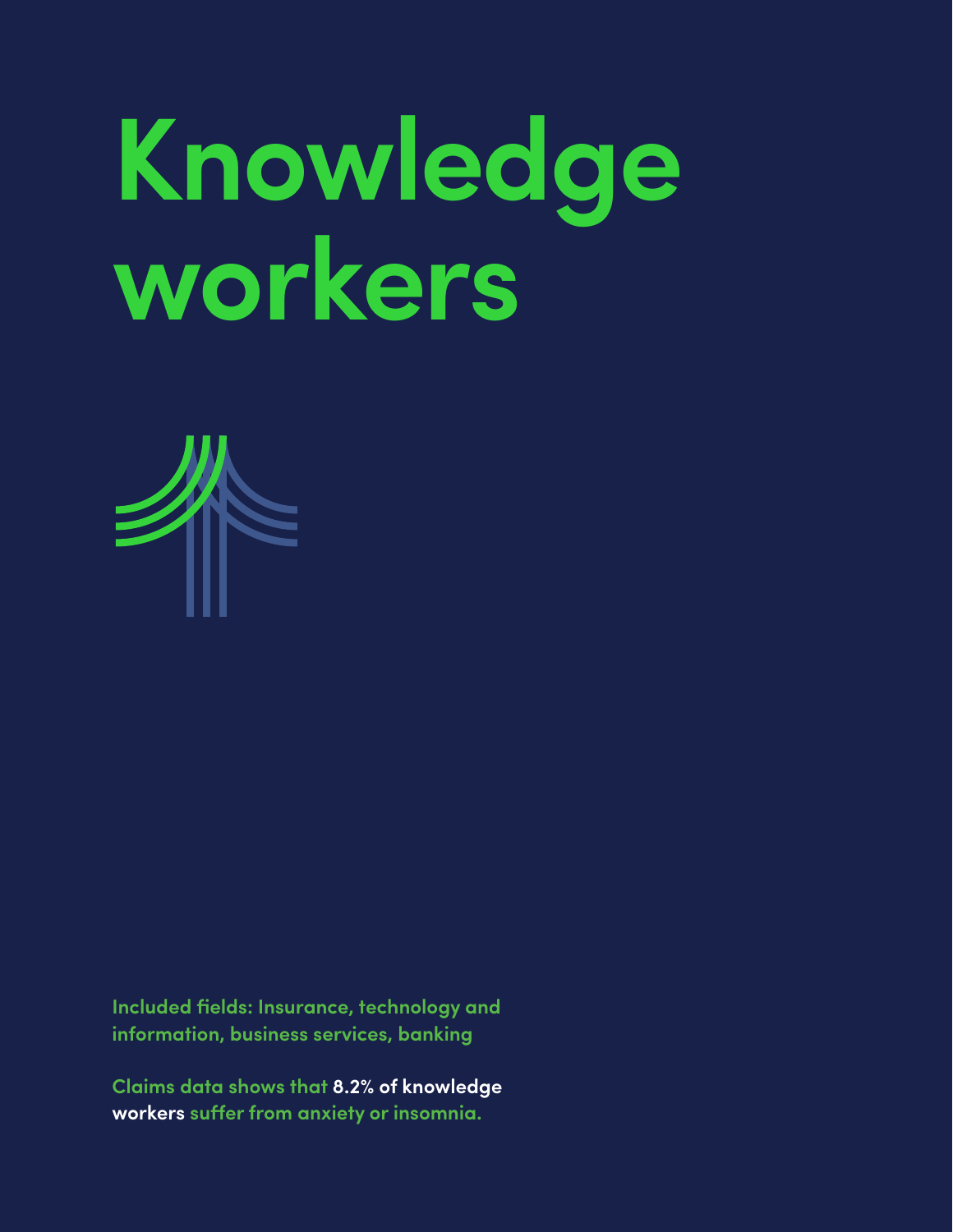## **Knowledge workers**

Overworked, burned out, and  $n<sub>f</sub>$ chronically stressed, this relatively young, [mostly male \(55-60 percent\)](https://www.bls.gov/cps/cpsaat18.htm) group of workers is finding it difficult to enjoy life, despite an average weekly paycheck of [around \\$1,500](https://www.bls.gov/news.release/empsit.t19.htm) (the highest of the three employee groups).

Researchers have found that insomnia and/or anxiety can impair [decision](https://www.ncbi.nlm.nih.gov/pmc/articles/PMC6709269/)  [making](https://www.ncbi.nlm.nih.gov/pmc/articles/PMC6709269/) and reduce concentration. If a knowledge worker is sleep deprived or suffering from anxiety, they may make a costly mistake on a client presentation or [accidentally wire](https://www.cnn.com/2021/02/16/business/citibank-revlon-lawsuit-ruling/index.html) the wrong amount of money to a partner.

 $\frac{8}{2}$ 

 $\overline{O}$ 

A

İ

 $\mathbf{A}$ 

 $\tilde{\cdot}$ 

tab

caps lock

shift

5

 $\mathsf{S}$ 

 $\overline{\mathsf{W}}$ 

 $\mathbf{Z}$ 

option

control

E

D

 $\boldsymbol{\chi}$ 

command

R

 $\mathsf C$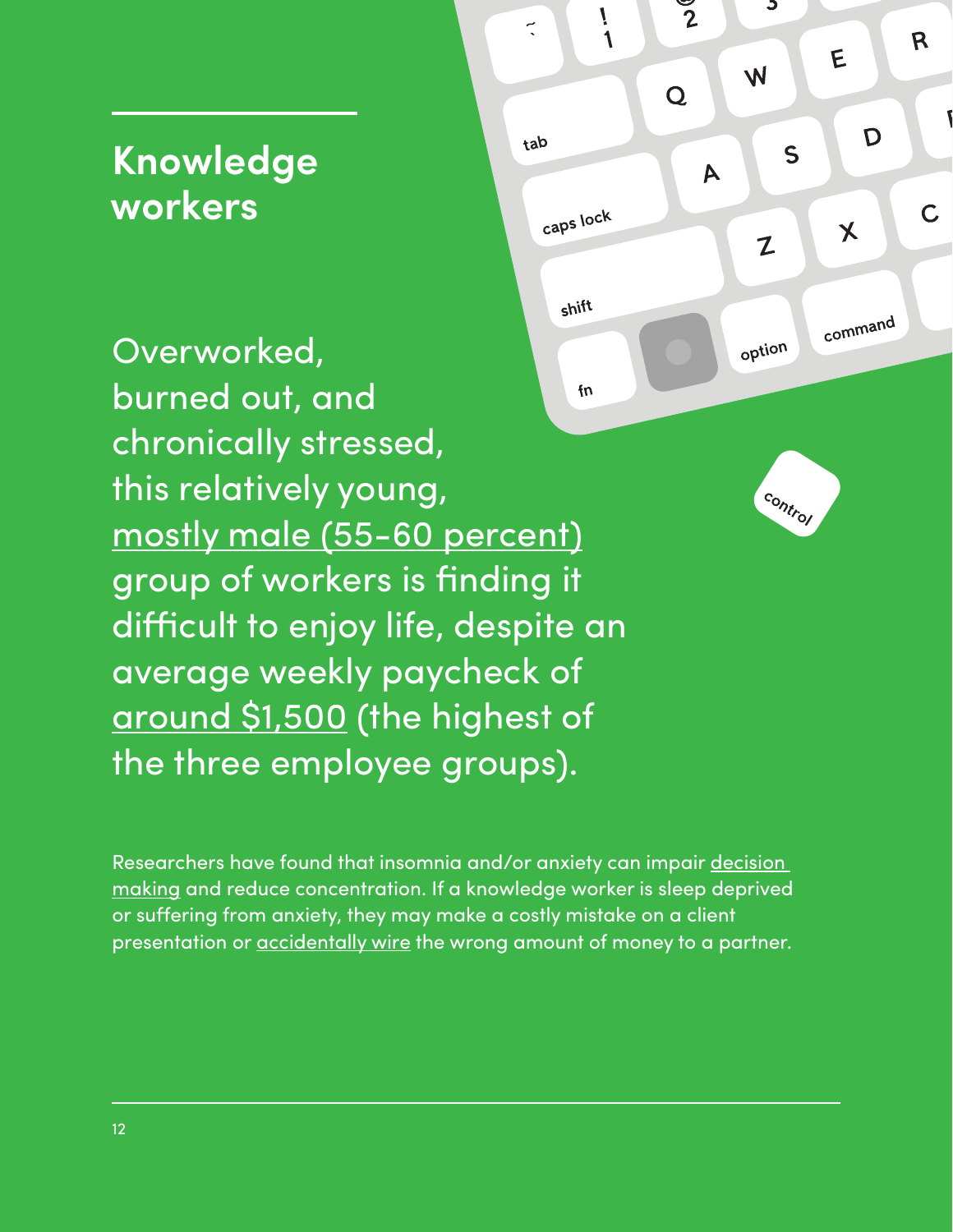#### **Average annual cost of health care claims**



**Knowledge workers with a mental health claim are more expensive**

After evaluating the total annual health care spend for knowledge workers, we found that employees suffering from insomnia or anxiety are costing companies over **2.5 times** as much as their healthy counterparts on average; a staggering difference of **\$7,927 per employee.**³

## **Ranked cost burdens for knowledge workers**

Because the financial cost of poor mental health can show up in an array of places and companies are unlikely to measure them all — we have created a hierarchical snapshot of where poor mental health is likely to drive costs for employers of knowledge workers.

3. Claims data provided from 25 self-insured employers consisting of pharmacy and medical claims associated with insomnia and anxiety.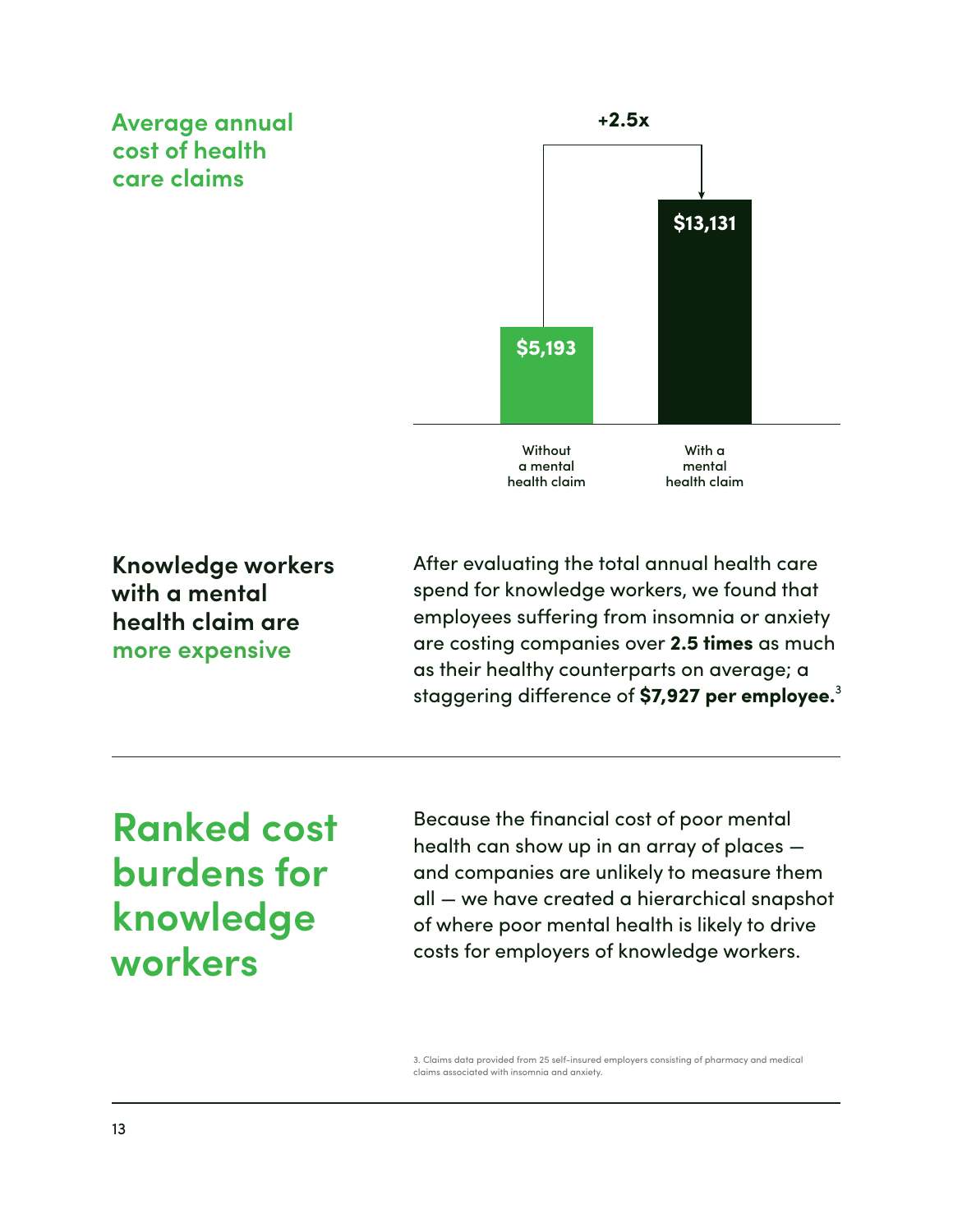## **Ranked cost burdens for knowledge workers**

#### **1. Turnover and burnout**

Long hours and chronic stress leads to burnout. [One study of corporate employees](https://www2.deloitte.com/us/en/pages/about-deloitte/articles/burnout-survey.html) reported that, "77% of respondents say they have experienced burnout at their current job." Plus, higher paid workers are more expensive to replace.

#### **2. Health care costs**

Higher earners are more likely to utilize health care than lower-paid peers. Research conducted at a Fortune 50 retail company revealed that employees who enrolled in [Sleepio](https://www.bighealth.com/sleepio) — a digital therapeutic for poor sleep — had higher salaries on average and were more likely to work at headquarters than retail stores.

#### **3. Productivity**

Output is hard to measure for knowledge workers, making it difficult to tie changes in mental health to productivity metrics. While imperfect, productivity in corporate settings can be measured via employee-reported surveys, overall company success metrics, or job performance (for example, whether the sales team hit quota).

#### **4. Disability claims**

Higher-paid workers means higher-cost disability claims. In a Deloitte analysis of 10 large Canadian companies, mental health conditions accounted for roughly one-third of short- and [long-term disability claims, but 70% of workplace](https://www2.deloitte.com/content/dam/Deloitte/ca/Documents/about-deloitte/ca-en-about-blueprint-for-workplace-mental-health-final-aoda.pdf)  [disability costs](https://www2.deloitte.com/content/dam/Deloitte/ca/Documents/about-deloitte/ca-en-about-blueprint-for-workplace-mental-health-final-aoda.pdf).

#### **5. Accidents and errors**

Office environments are less prone to expensive workplace accidents such as falls, being struck by an object, or machinery malfunction.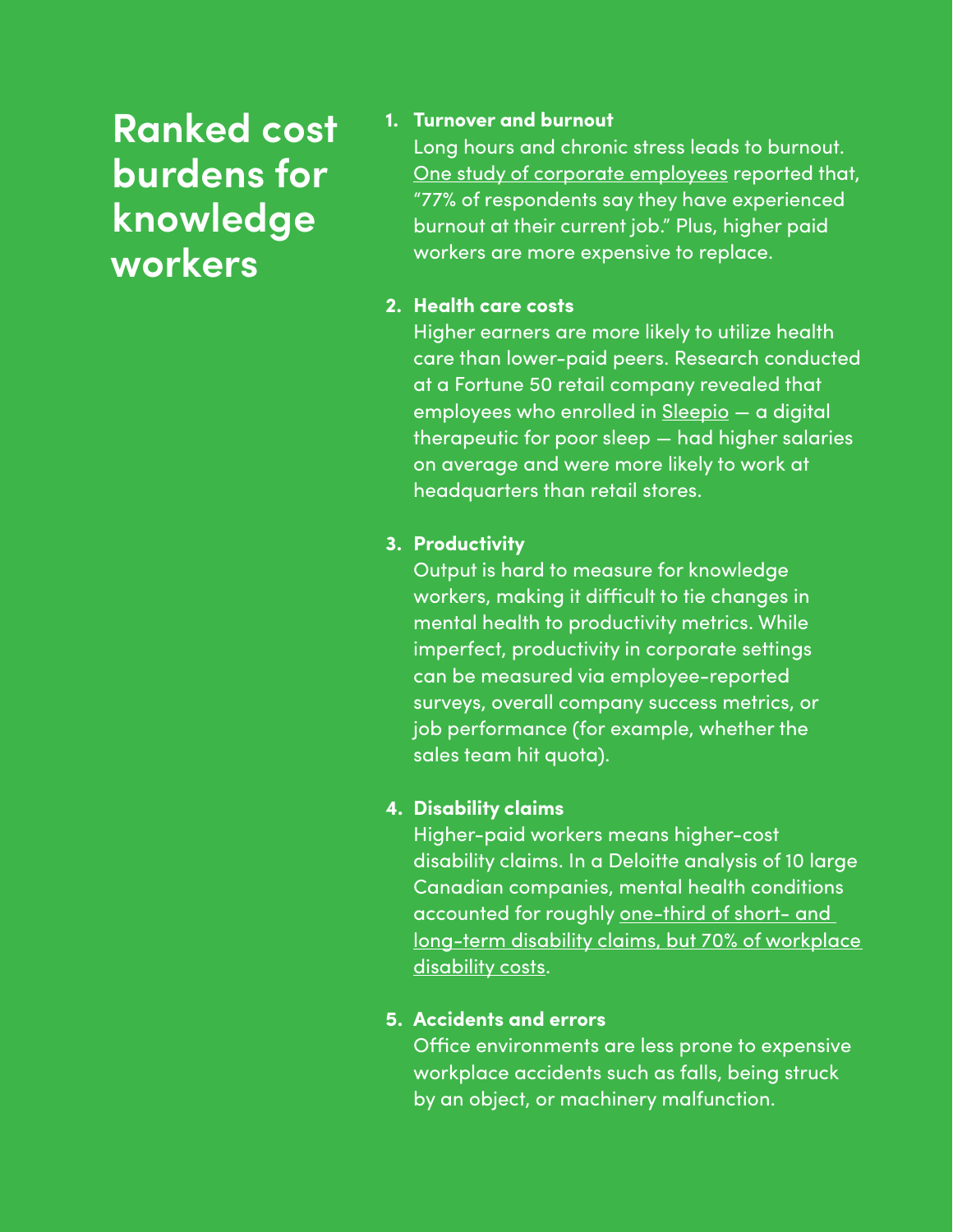## **The evidence**

[Big Health partnered with a Fortune 500](https://blog.bighealth.com/news/health-economic-evaluation-of-sleepio)  [insurance company](https://blog.bighealth.com/news/health-economic-evaluation-of-sleepio) and IBM Watson Health to compare health care utilization and costs for employees who used a digital solution for poor sleep — [Sleepio](https://www.bighealth.com/sleepio) — versus a matched control group of employees who did not use the program.

The study assessed health care costs for 1,102 employees — 551 Sleepio users and 551 matched controls — over a 30-month period. In this sample of knowledge workers, 30% identified as male, 65% were aged 35-54, 17% used sleep medication, and 19% had a hypertension diagnosis.

### **Key question**

**Key findings**

Would Sleepio users see lower annualized health care costs relative to matched employee controls?

Sleepio users experienced improved sleep leading to lower health care costs compared to matched controls. At follow-up, compared to the control group, Sleepio users had:

**28% lower health care costs**

**93% lower inpatient medical costs⁴**

**79% fewer days in acute admission⁴**

**\$1,677 lower annualized health care costs per Sleepio enrollee**

4. Claims data provided from 25 self-insured employers consisting of pharmacy and medical claims associated with insomnia and anxiety.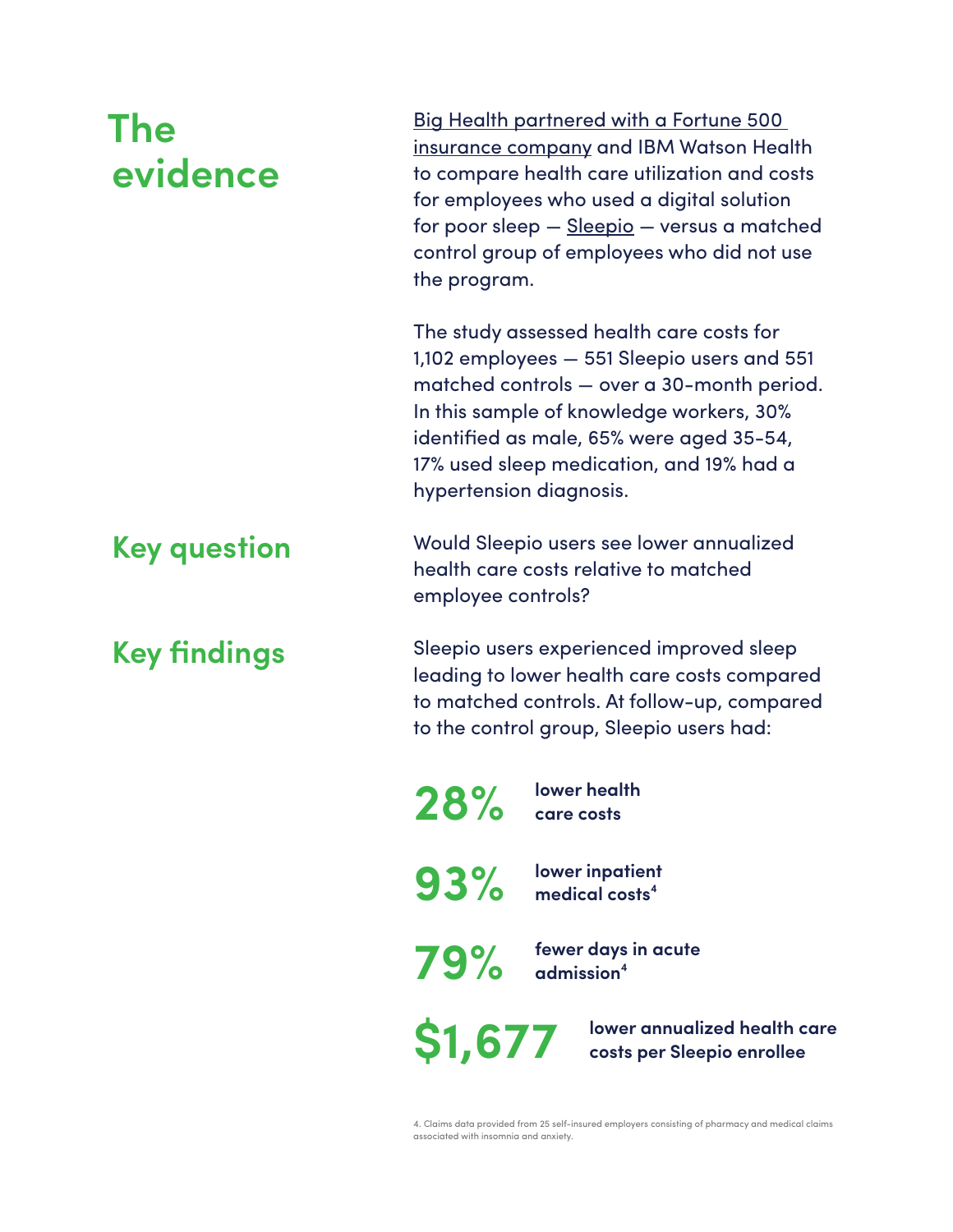# <span id="page-16-0"></span>**Service providers**



**Included fields: Health care, retail, hospitality and tourism, transportation**

**Claims data suggest that 9.1% of all service providers suffer from anxiety or insomnia.**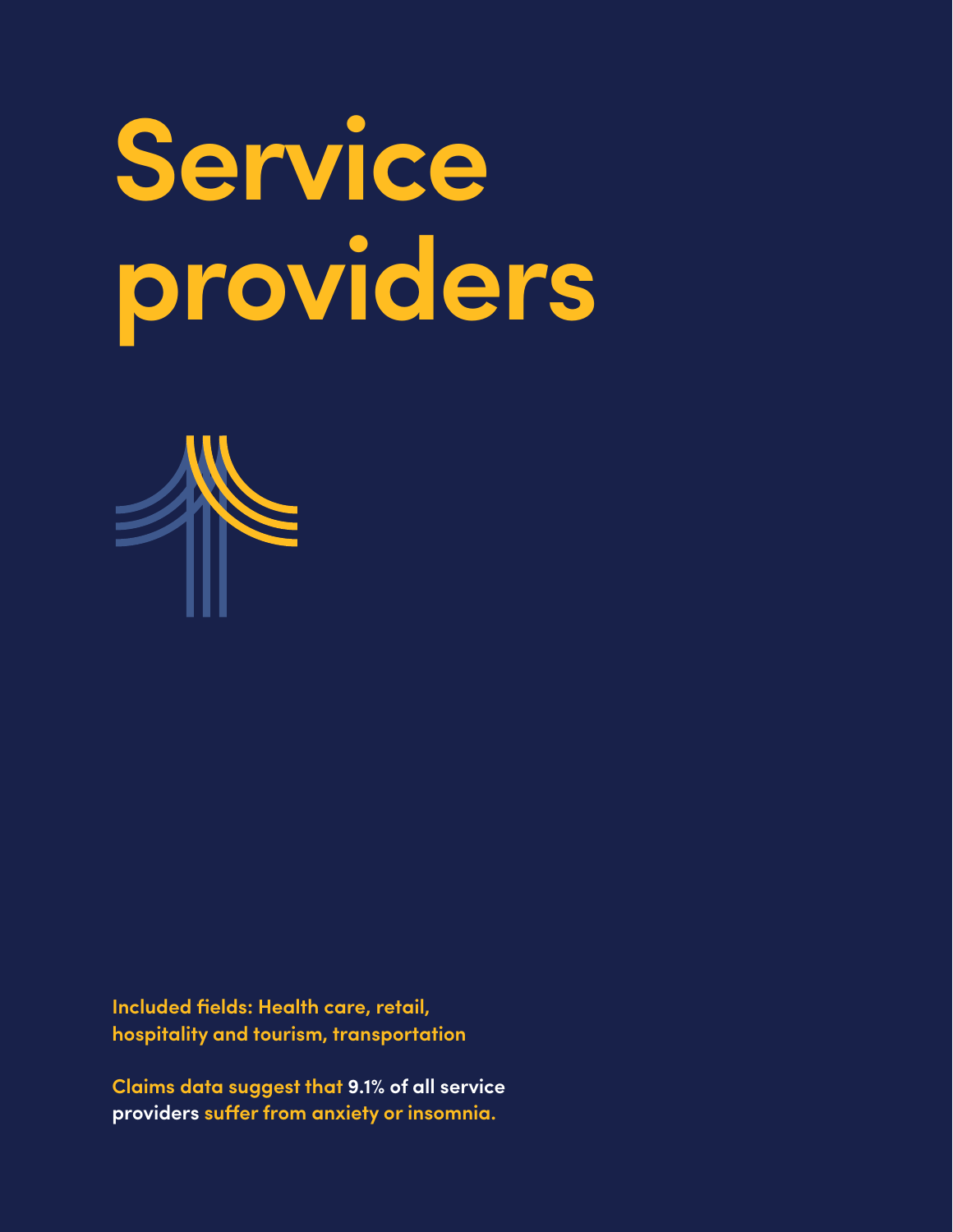## **Service providers**

The [service sector](https://link.springer.com/article/10.1007/s00191-019-00649-4) is the largest component of the global economy, and its diverse group of workers provide services ranging from tending bar to treating patients. It's a complex group to generalize about, but one common denominator is that employees in all sectors suffer from mental health difficulties.

One study found that hospitality workers had [the highest rate](https://www.samhsa.gov/data/sites/default/files/report_1959/ShortReport-1959.pdf) of substance use disorders, and that nearly [50% of doctors and](https://www.cureus.com/articles/16398-burnout-in-united-states-healthcare-professionals-a-narrative-review)  [nurses](https://www.cureus.com/articles/16398-burnout-in-united-states-healthcare-professionals-a-narrative-review) experience burnout. In addition, job insecurity, unpredictable hours, and low wages contribute to [high stress,](https://www.erudit.org/en/journals/ri/1900-v1-n1-ri893/010923ar/abstract/)  [absenteeism](https://www.erudit.org/en/journals/ri/1900-v1-n1-ri893/010923ar/abstract/), and turnover among retail workers.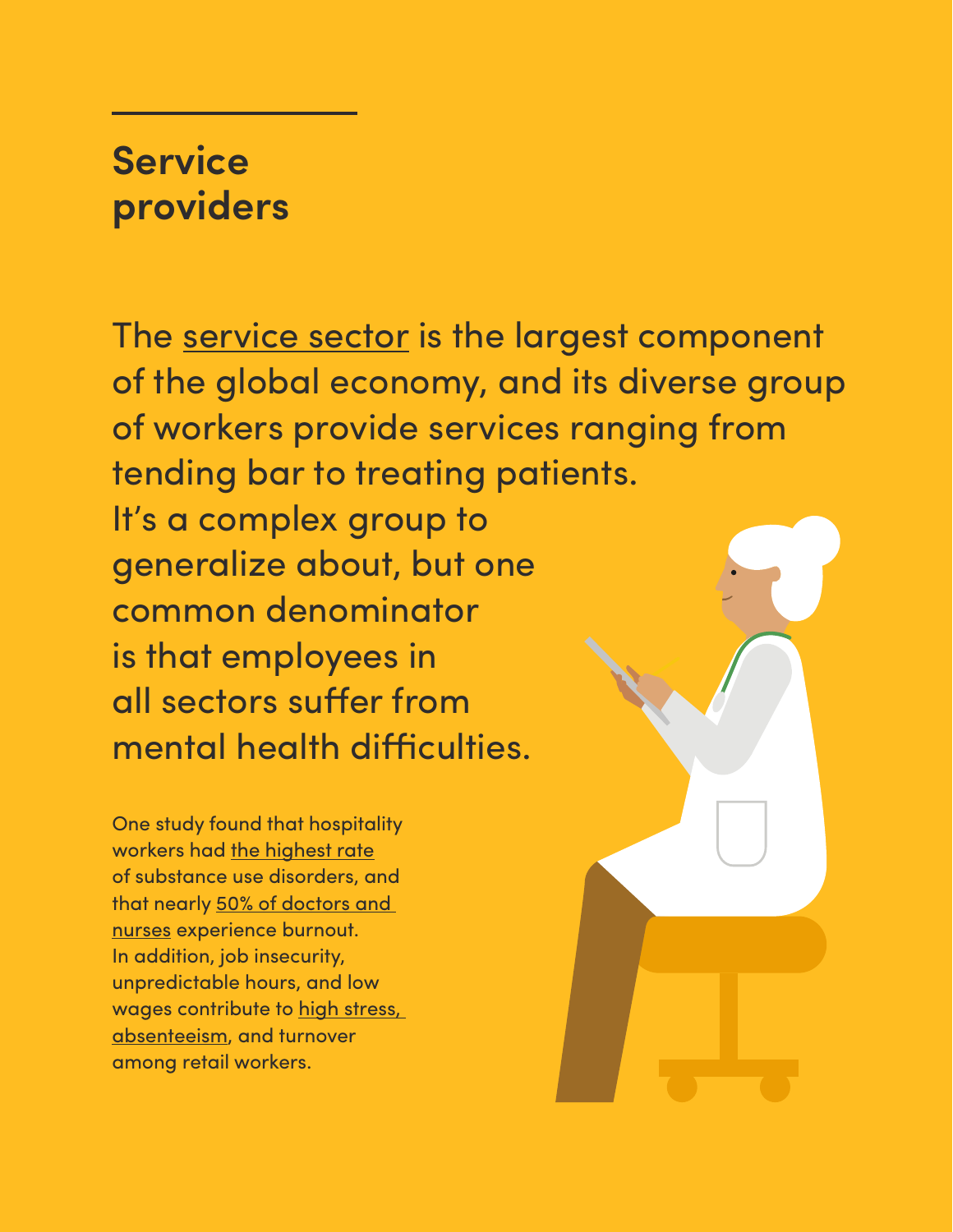For jobs that involve interacting with other people, poor sleep can affect someone's ability to be [empathetic,](https://pubmed.ncbi.nlm.nih.gov/17765011/) leading to negative customer (or patient) experiences. According to [NewVoiceMedia](https://www.newvoicemedia.com/blog/the-62-billion-customer-service-scared-away-infographic), an estimated \$62 billion is lost by US businesses each year following poor customer support.



**Service providers with a mental health claim are more expensive**

After evaluating the total annual healthcare spend for individuals within the service industry we found that employees suffering from insomnia or anxiety are costing companies over **2.5 times** as much as their healthy counterparts on average; a staggering difference of **\$8,580 per employee.**⁵

5. Claims data provided from 25 self-insured employers consisting of pharmacy and medical claims associated with insomnia and anxiety.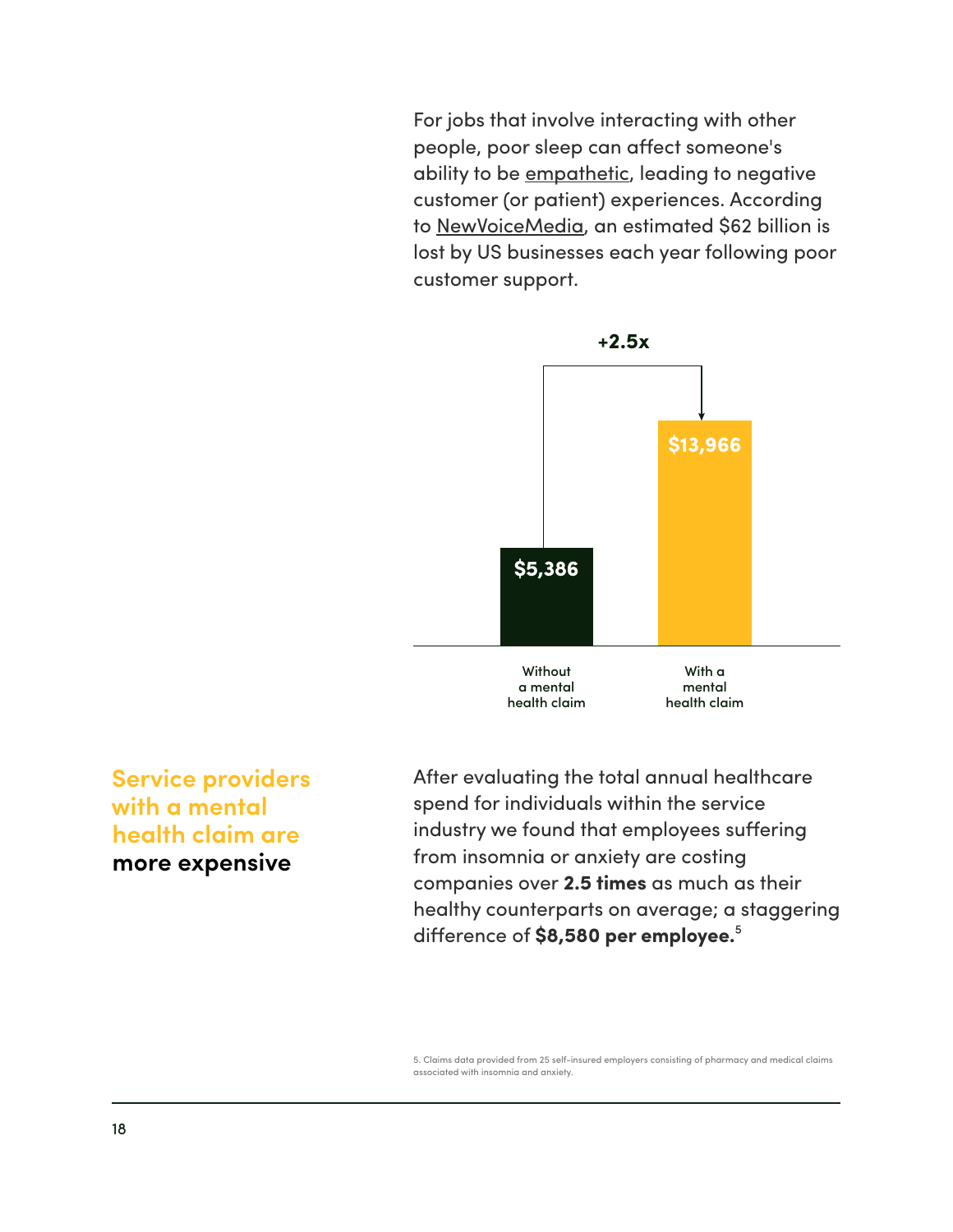## **Ranked cost burdens for service providers**

#### **1. Disability claims**

In occupations which require employees to be replaced for operations to continue, companies pay additional costs on top of disability claims.

#### **2. Accidents and errors**

Workers in fields like health care and transportation are more likely to be involved in high-cost workplace accidents. For example, poor sleep can lead to safety concerns for employees that operate motor vehicles — in fact, [21% of all fatal car](https://pubmed.ncbi.nlm.nih.gov/22269499/) [crashes are due to drowsy driving](https://pubmed.ncbi.nlm.nih.gov/22269499/).

#### **3. Turnover and burnout**

In emotionally draining roles, higher burnout rates lead to more turnover. Even under usual work conditions, severe burnout affects as many as [33% of critical](https://www.thelancet.com/journals/lanres/article/PIIS2213-2600(21)00068-0/fulltext)  [care nurses and up to 45% of critical care](https://www.thelancet.com/journals/lanres/article/PIIS2213-2600(21)00068-0/fulltext)  [physicians.](https://www.thelancet.com/journals/lanres/article/PIIS2213-2600(21)00068-0/fulltext)

#### **4. Productivity**

In occupations where output is more measurable, changes in mental health can be more directly mapped to presenteeism to demonstrate value. For example, number of patients seen, miles driven, classes taught, or tables served.

#### **5. Healthcare costs**

Part-time employees who do not have full access to health benefits are less likely to utilize health care due to high out-ofpocket costs.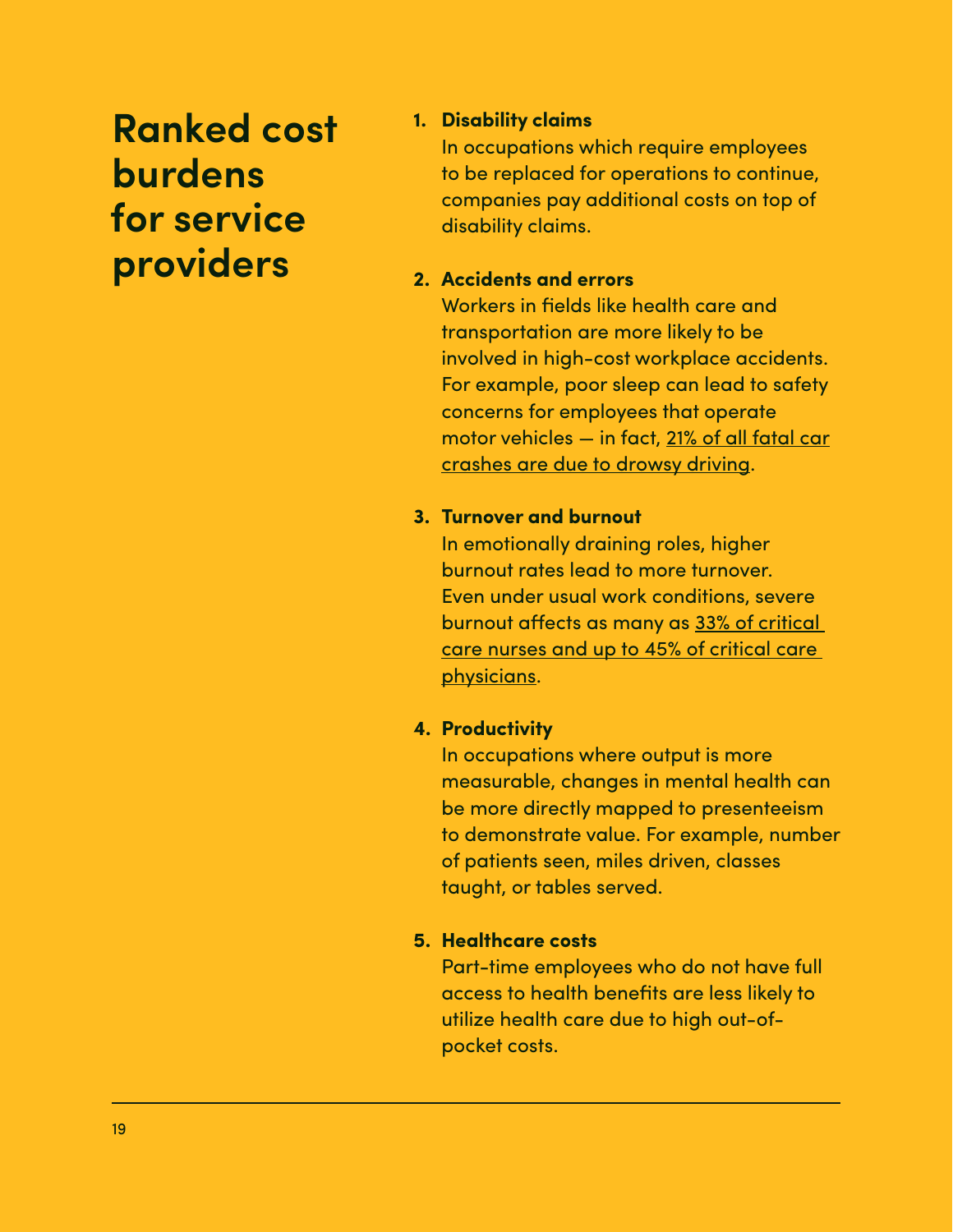## **The evidence**

[Dr. Michael Darden](https://carey.jhu.edu/faculty/faculty-directory/michael-darden-phd), a health economist from Johns Hopkins University worked with a national retail chain that employs more than 350,000 individuals to determine whether improving sleep via [Sleepio](https://www.bighealth.com/sleepio) - a digital therapeutic — had an effect on cost drivers for the company: Overall health care expenditures, on-the-job productivity, and absenteeism. More than 5,000 employees participated in the study over a 24-month period.

### **Key question**

**Key findings**

Is there a cost benefit of investing in a digital therapeutic for poor sleep at a national retail chain with a diverse population?

Sleepio users showed improved productivity, fewer absences, and had lower health care costs, resulting in a total dollar benefit for the company over \$3 million.

## **\$656**

**Total cost savings (i.e., health care and productivity) per Sleepio enrollee per year**

**\$368**

**Mean decline in absence-related losses per Sleepio enrollee per year**

**\$3.3M**

**Total dollar benefit for all 5,044 Sleepio enrollees**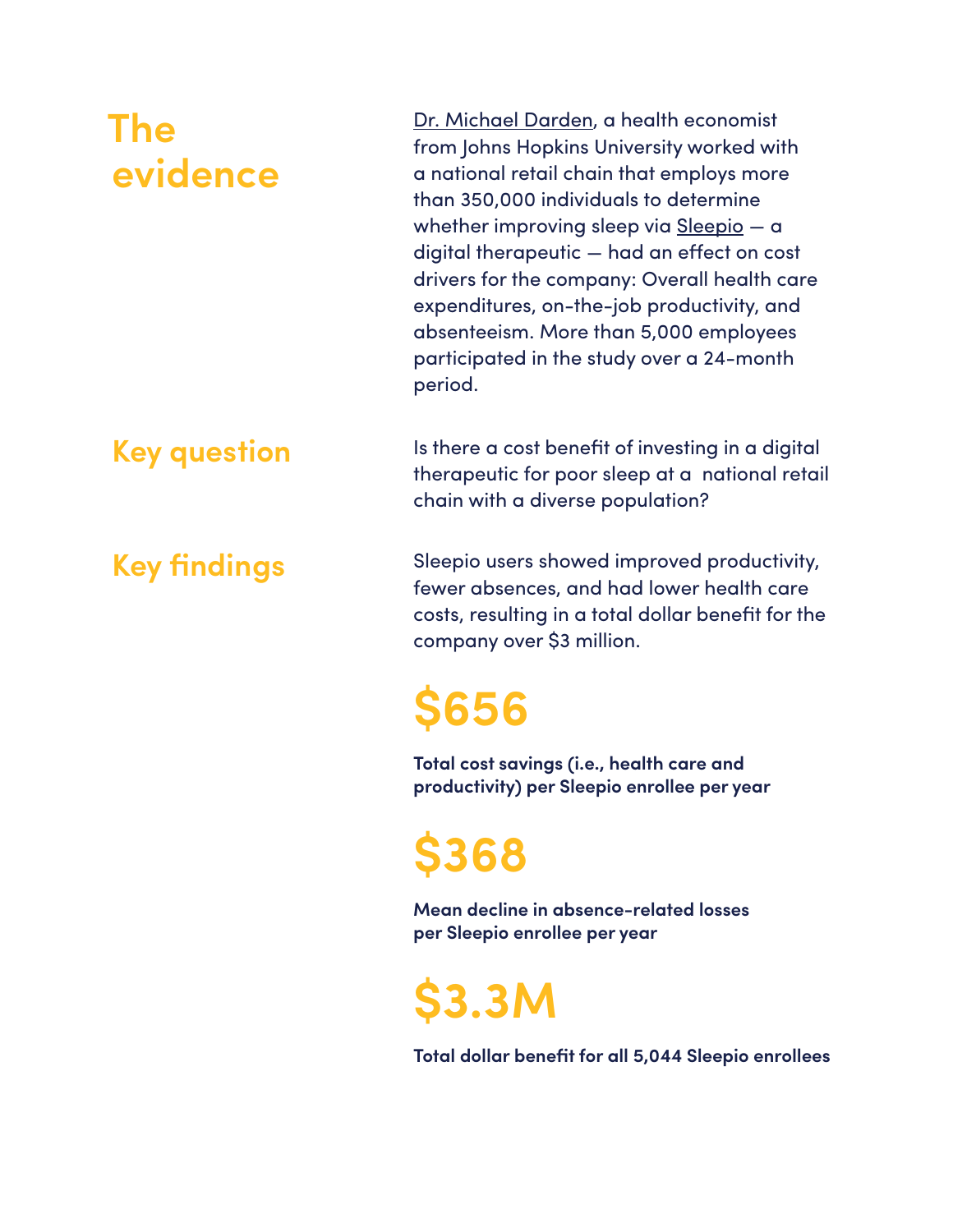"Most studies produce a lower bound on the benefits of mental health investment because they cannot measure all costs. In this case, we only measured the benefits with respect to health care expenditures, absenteeism, and presenteeism. Reduction in accident risk, for example, would yield even greater benefits."

**Dr. Michael Darden, health economist at Johns Hopkins Carey Business School**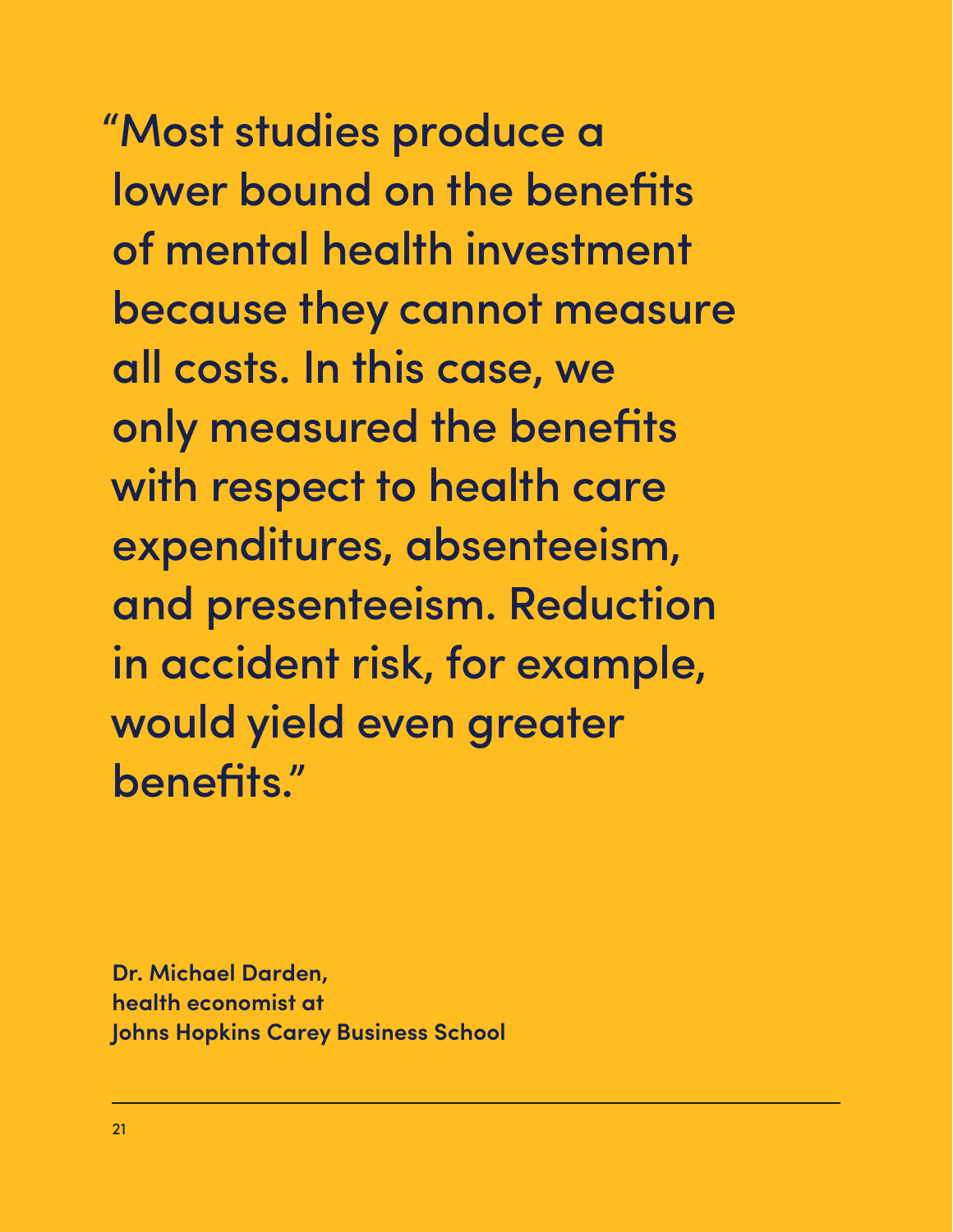# <span id="page-22-0"></span>**Industrial workers**



**Included fields: Manufacturing, utilities, construction, agriculture**

**Claims data suggest that 8.6% of all industrial workers suffer from anxiety or insomnia.**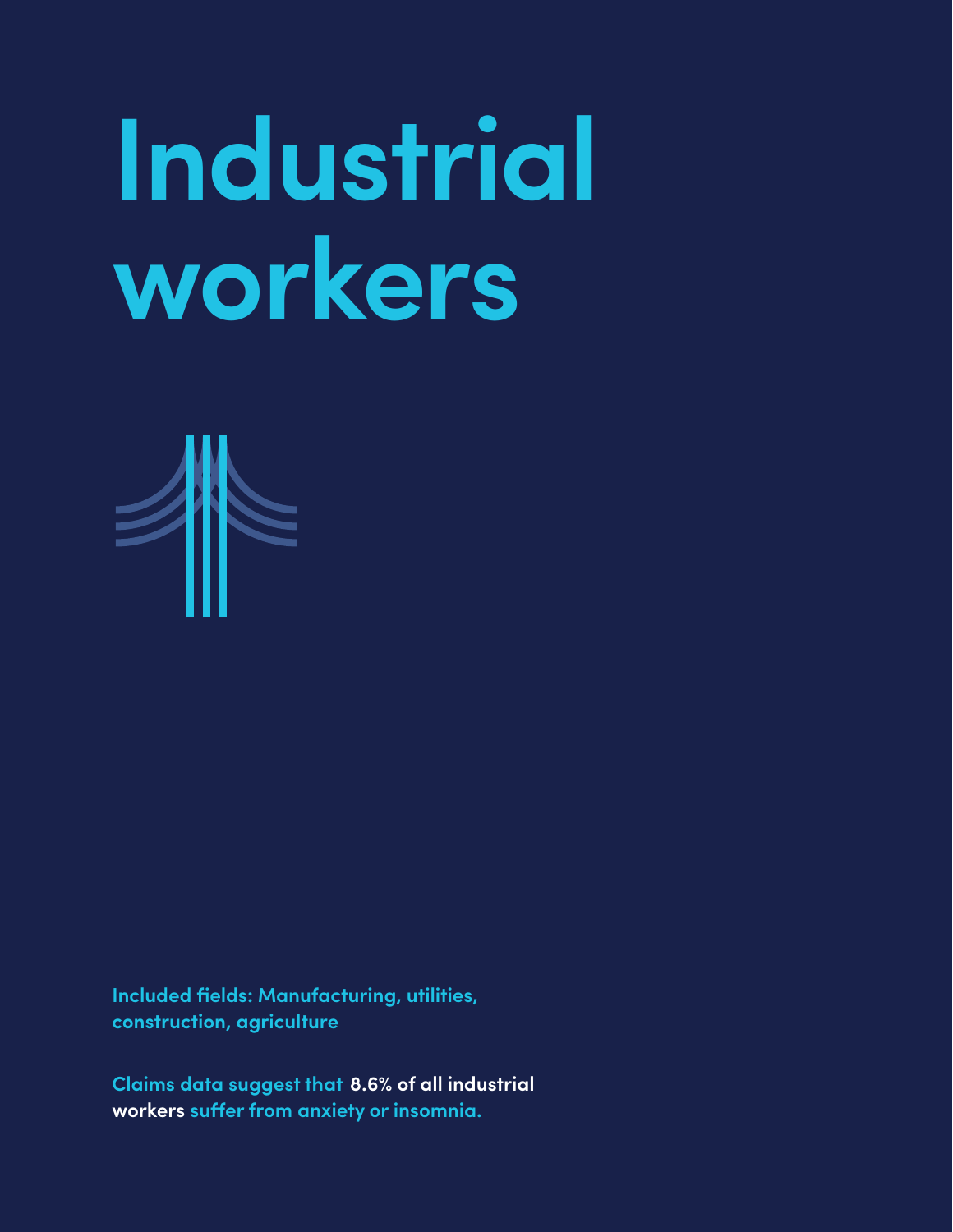## **Industrial workers**

According to [research by Mental Health](https://mhanational.org/sites/default/files/Mind%20the%20Workplace%20-%20MHA%20Workplace%20Health%20Survey%202017%20FINAL.pdf)  [America](https://mhanational.org/sites/default/files/Mind%20the%20Workplace%20-%20MHA%20Workplace%20Health%20Survey%202017%20FINAL.pdf), manufacturing employees are more susceptible to mental health problems than the general population, and report the highest rates of workplace stress than any other type of employee: 58% of [manufacturing respondents](https://mhanational.org/sites/default/files/Mind%20the%20Workplace%20-%20MHA%20Workplace%20Health%20Survey%202017%20FINAL.pdf) stated that work stress "always or often" impacted their personal relationships. The [predominantly](https://www.bls.gov/cps/cpsaat18.htm) [male, aging,](https://www.bls.gov/cps/cpsaat18.htm) industrial workforce has a high number of exhausted [workers suffering](https://www.ncbi.nlm.nih.gov/pmc/articles/PMC4557731/)   $\overline{\cdot}$  ,  $\overline{\cdot}$ [from depression,](https://www.ncbi.nlm.nih.gov/pmc/articles/PMC4557731/) making them more susceptible to accidents, burnout, and chronic health issues.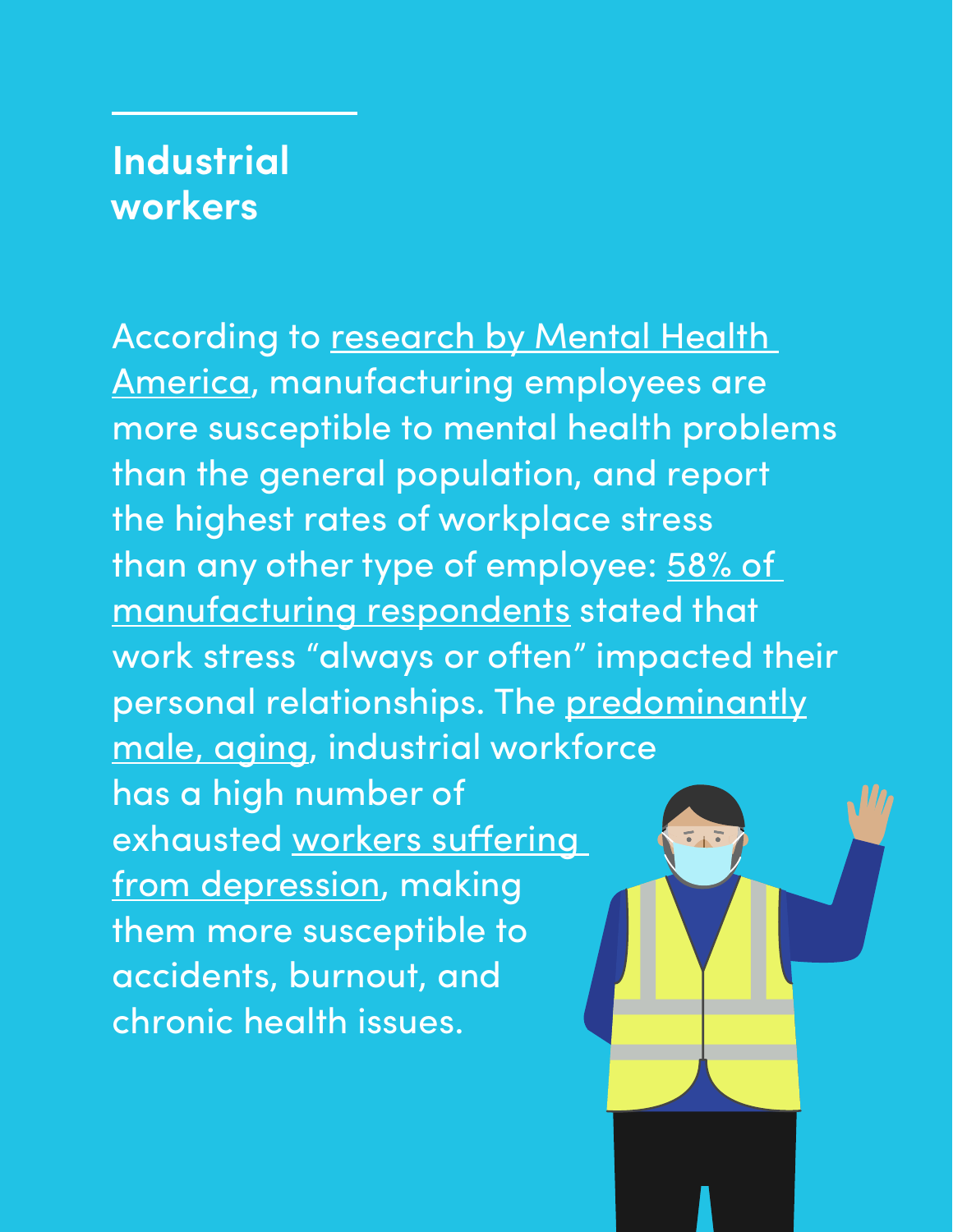Research shows that getting fewer than six hours of sleep per night on average can cause slower [reaction times](https://doi.org/10.1093/sleep/31.5.599), reduced [concentration,](https://onlinelibrary.wiley.com/doi/full/10.1111/j.1365-2869.2004.00414.x) and impaired [decision making](https://www.ncbi.nlm.nih.gov/pmc/articles/PMC6709269/). For industrial workers this can lead to higher rates of costly accidents. Plus, shift workers are at [higher risk](https://journals.plos.org/plosone/article?id=10.1371/journal.pone.0055306) for sleep difficulties and the risks that come with it.



#### **Industrial workers with a mental health claim are more expensive**

After evaluating the total annual healthcare spend for industrial workers we found that employees suffering from insomnia or anxiety are costing companies over **2.6 times** as much as their healthy counterparts on average; a staggering difference of **\$8,105 per employee.**⁶

6. Claims data provided from 25 self-insured employers consisting of pharmacy and medical claims associated with insomnia and anxiety.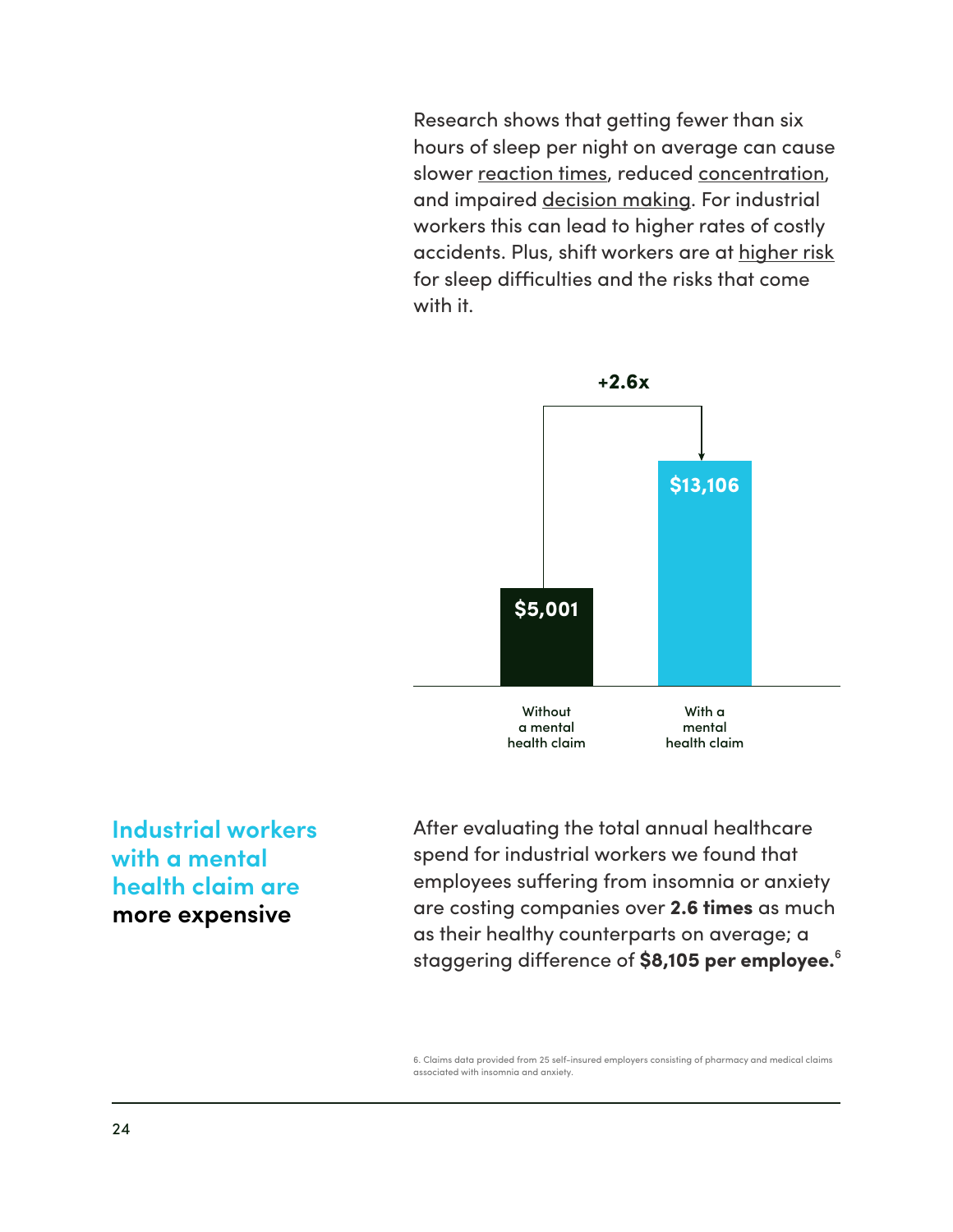## **Ranked cost burdens for industrial workers**

#### **1. Productivity**

In occupations where output is more measurable, changes in mental health outcomes can be mapped to presenteeism to demonstrate value. For example, the number of apples picked in an orchard, wheels attached in a factory, and structures built are measurable productivity outputs.

#### **2. Accidents and errors**

Work is more often conducted in higher-risk environments, increasing the chance of costly accidents. In fact, [23% of the total cost](https://pubmed.ncbi.nlm.nih.gov/23026955/) of workplace accidents are due to insomnia.

#### **3. Turnover and burnout**

Research suggests that the turnover rate within manufacturing is [33% higher](https://www.ame.org/) than the national average of [3.6% turnover per](https://www.bls.gov/news.release/pdf/jolts.pdf)  [year](https://www.bls.gov/news.release/pdf/jolts.pdf). This high turnover rate can lead to additional workplace stress for remaining employees, decrease productivity, and degrade company culture.

#### **4. Health care costs**

Industrial workers often utilize health care less frequently than other worker types, meaning changes in mental health are less likely to show up in health care claims.

#### **5. Disability claims**

In occupations which require employees to be replaced for operations to continue, companies pay additional costs on top of disability claims.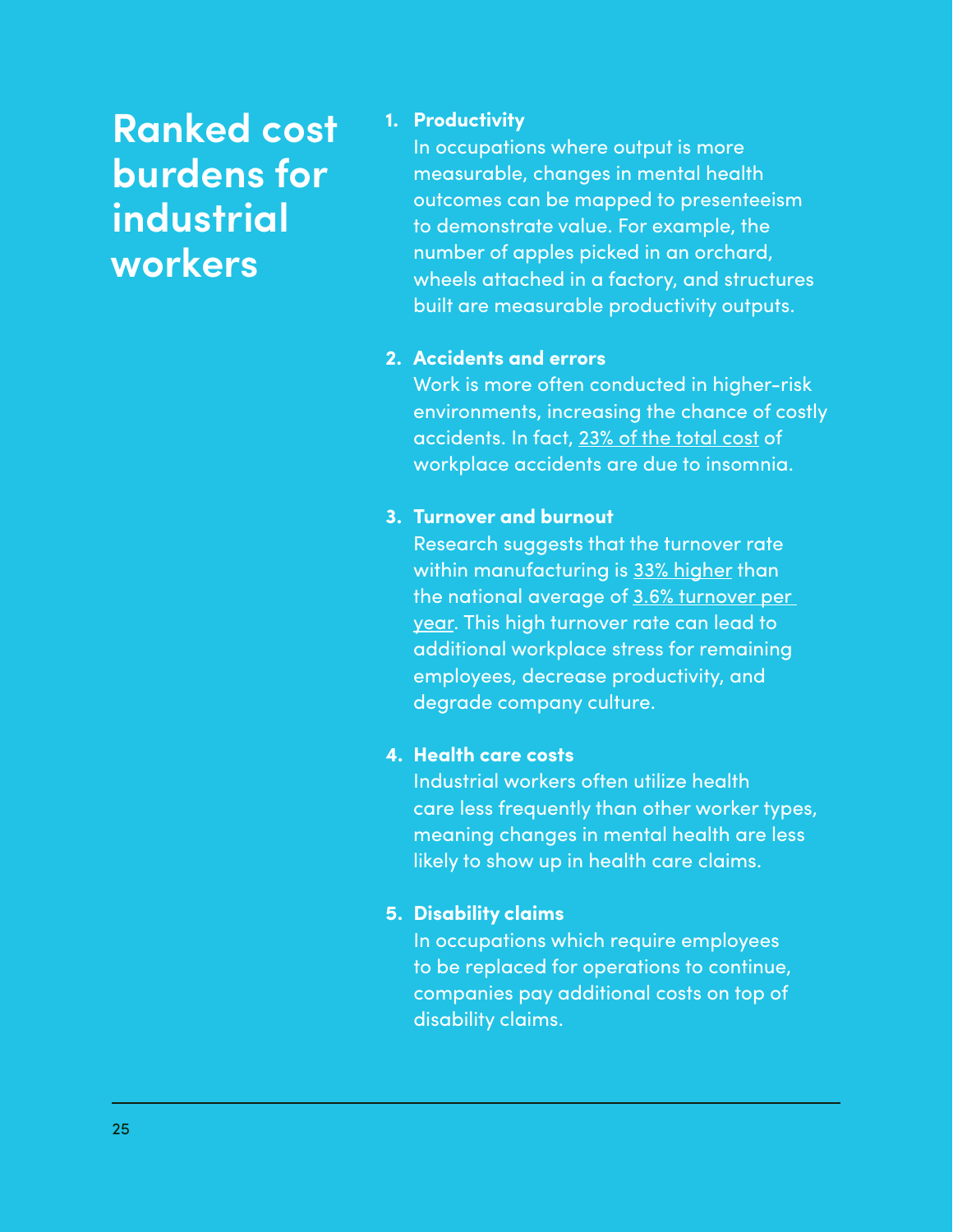## **The evidence**

A [study](https://pubmed.ncbi.nlm.nih.gov/29776626/) conducted in 2018 examined the effects of insomnia on the productivity of industrial workers employed by a global manufacturing company with 24,000 employees. Using cross-sectional and prepost intervention analyses, researchers assessed 2,789 employees across three work locations: office, plant, and retail and service.

**Key question**

**Key findings**

What is the prevalence of poor sleep among nearly 3,000 industrial workers, and how does poor sleep affect work productivity?

Poor sleep among employees was associated with lower productivity — most notably for plant workers.

**28% average self-reported productivity loss due to poor sleep among plant workers**

**11% increase in productivity for employees that enrolled in Sleepio**

To translate those percentages into dollar figures we can look to  $q$  [study](https://www.ncbi.nlm.nih.gov/pmc/articles/PMC3157657/) that sampled over 7,000 US employees and mapped the relationship of insomnia to direct workplace productivity and associated costs:

**\$2,280 individual level cost from poor sleep related presenteeism**

**11 days number of workdays lost to poor sleep related presenteeism**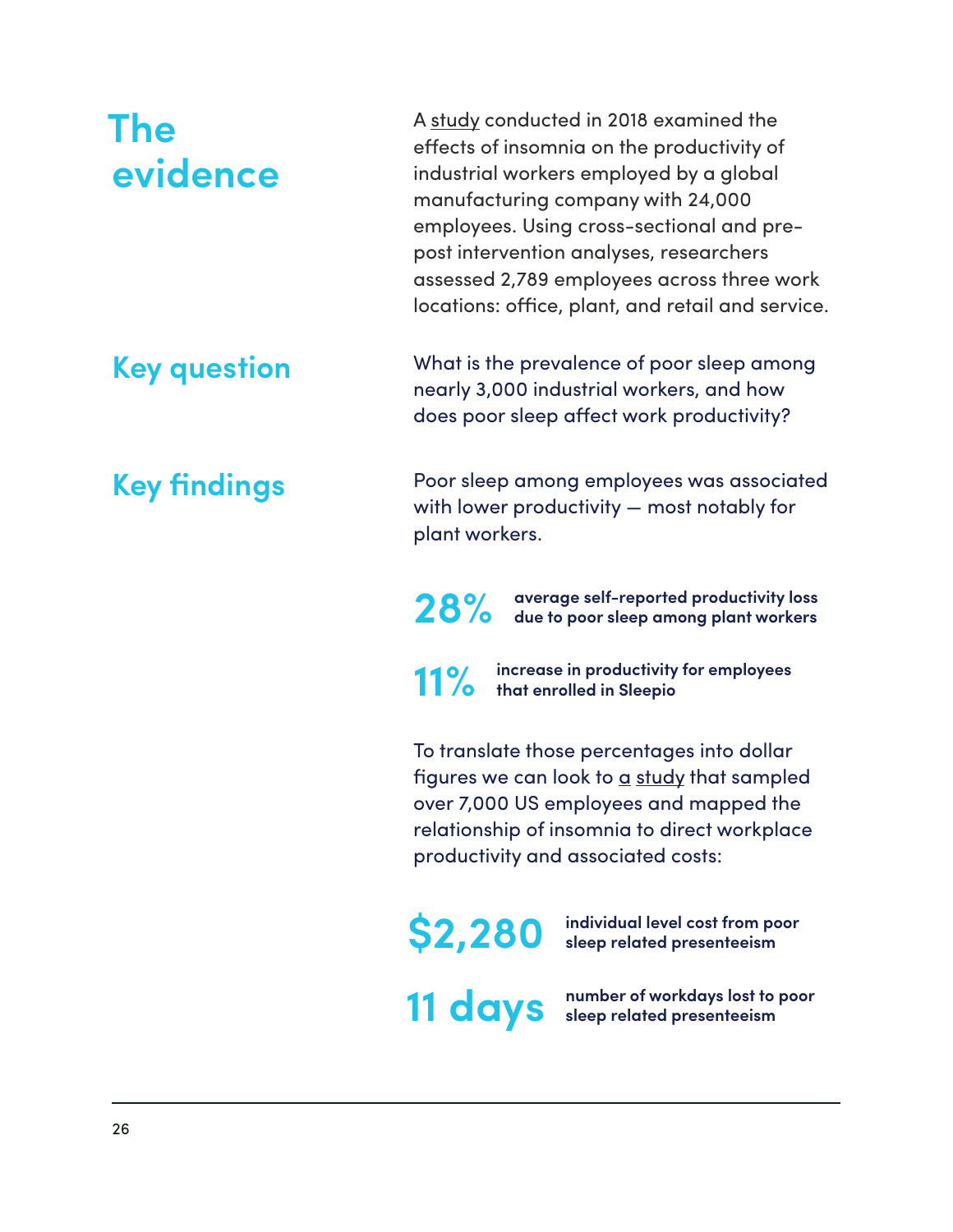<span id="page-27-0"></span>

**Tearing down barriers: How to help your employees access mental health care**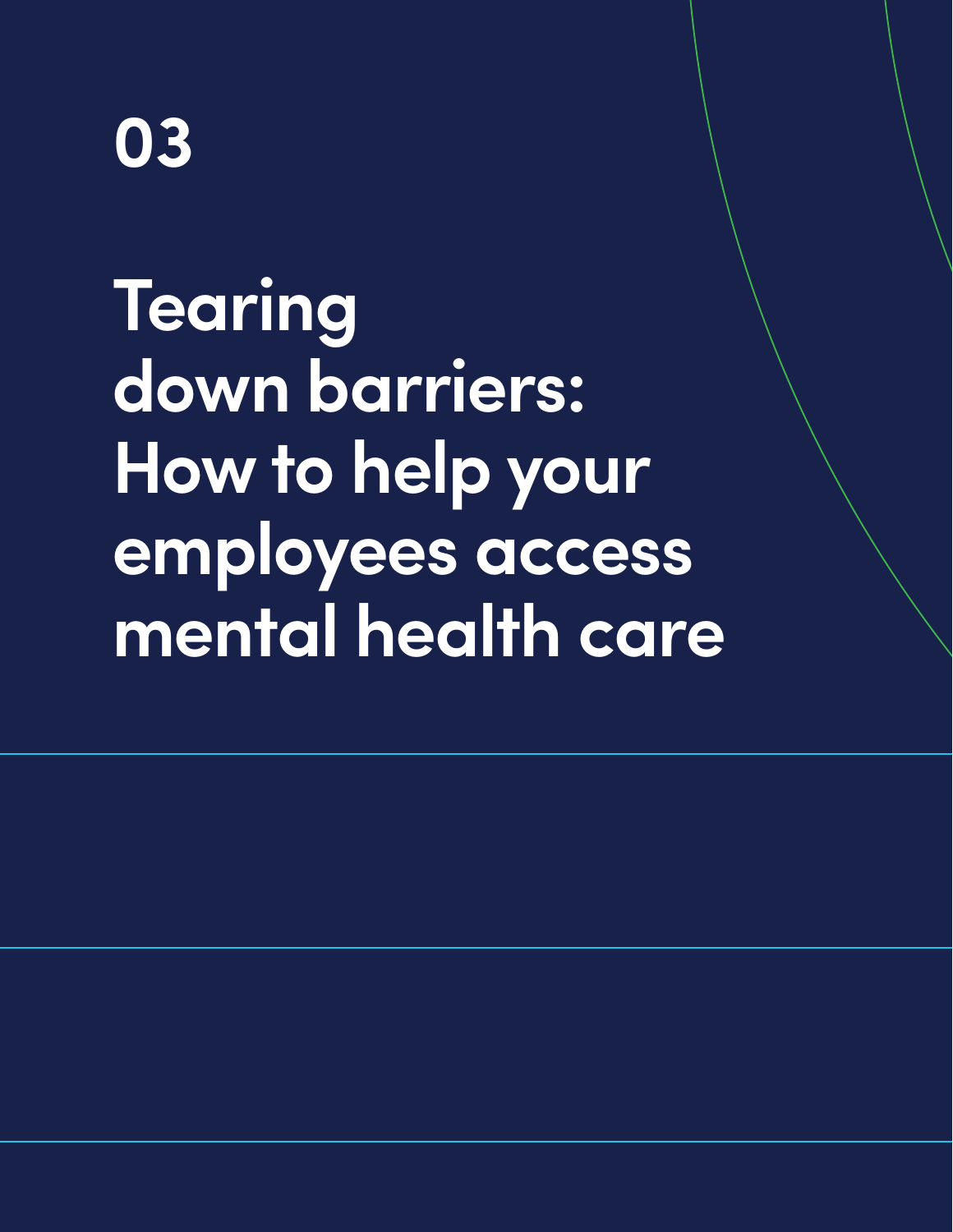do so by tearin<br>to care: socioe<br>schedules, soc<br>care, and limit<br>each and ever<br>across industri<br>employee grou<br>can help their The previous three case studies demonstrate that investing in effective mental health care is a good financial decision. But before a company can realize the cost benefits of improved mental health, employees must first engage with and adhere to effective care. Companies can help their employees do so by tearing down the prevalent barriers to care: socioeconomic disparity, employee schedules, societal stigma, the bias for selfcare, and limited access to providers. While each and every barrier can affect employees across industries, we highlight one barrier per employee group and provide ways companies can help their employees overcome them.

can help their e BARRIE WA OWN RIERS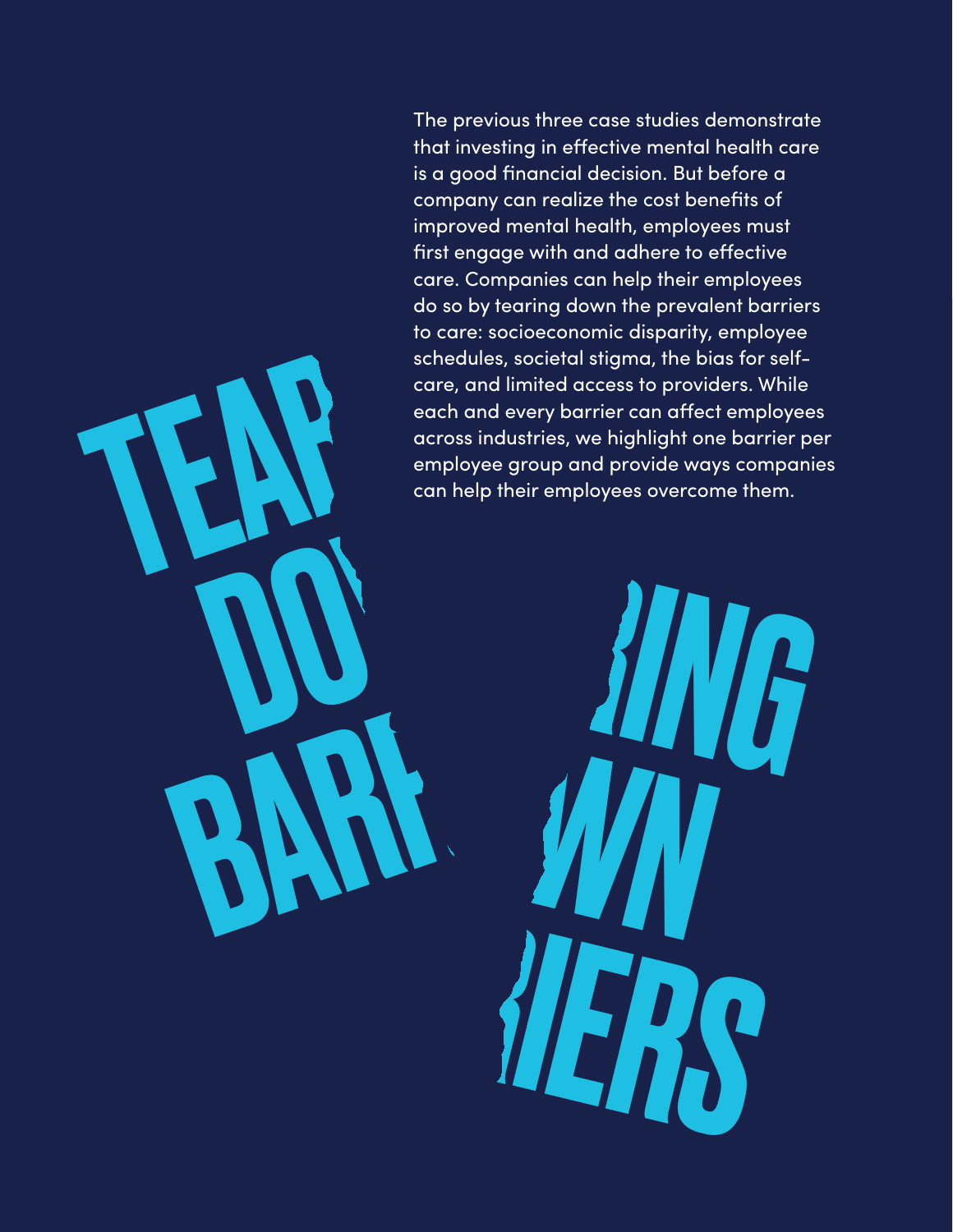## **Tearing down barriers: Knowledge workers**



#### **Societal stigma**

Many knowledge workers do not access mental health care because they do not want to risk being viewed as "weak" or "incompetent." [A new paper suggests](https://www.nber.org/papers/w27711) that even paying people is not enough to overcome stigma and convince them to attend talk therapy.

#### **Potential solution(s)**:

- 1. Invest in manager or peer training to help employees build the skills necessary to [sensitively and appropriately talk](https://blog.bighealth.com/building-mental-health-awareness-together) about mental health in the workplace.
- 2. Run a proactive, multi-channel anti-stigma campaign aimed at busting myths about prevalence and symptoms of mental health conditions, as well as the effectiveness of care.
- 3. Provide a stigma-free front door into mental health care that engages a broader range of employees through relatable language that discusses symptoms rather than syndromes. For example, "sleeplessness" or "racing mind" instead of insomnia and anxiety.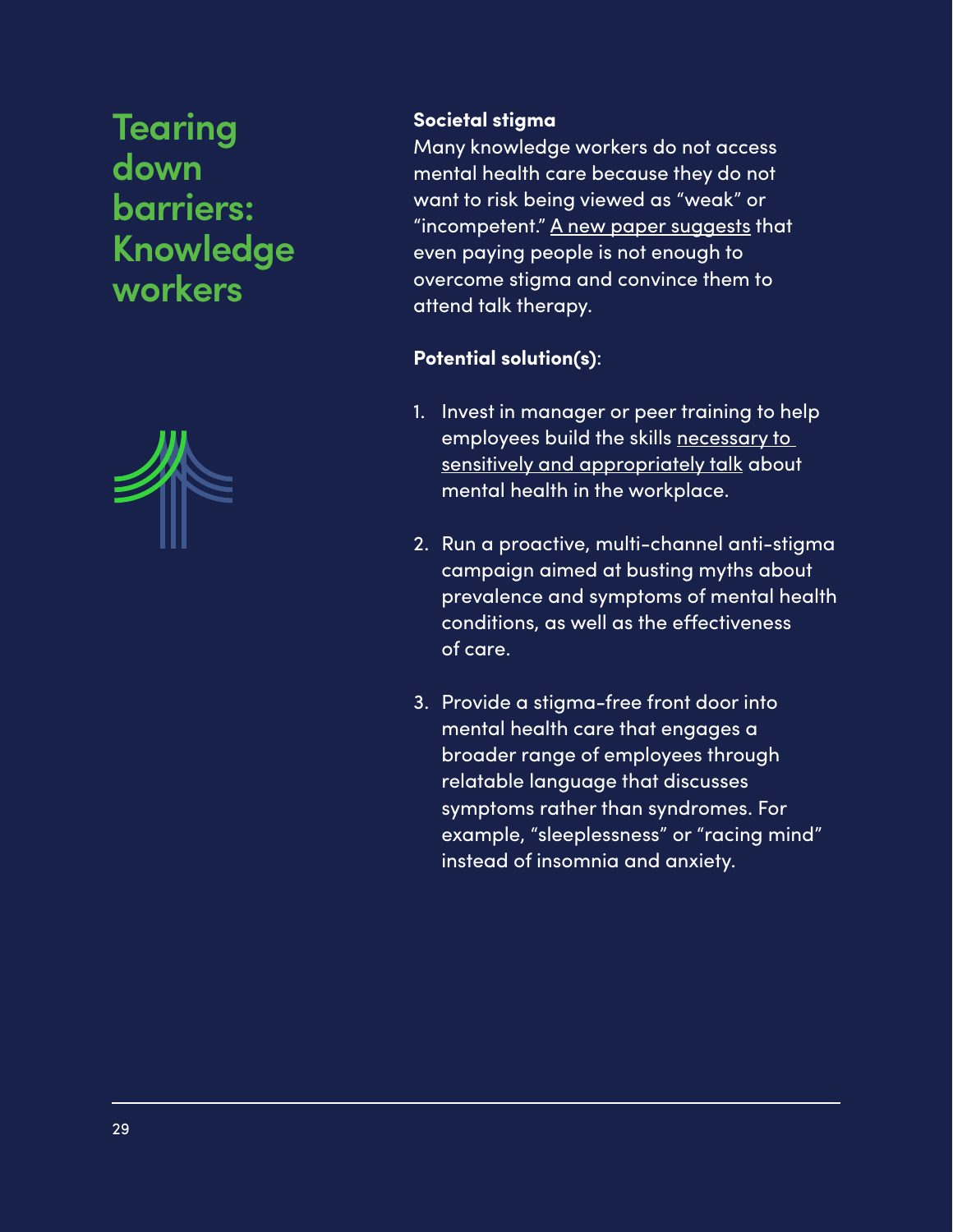## **Tearing down barriers: Service providers**



#### **Socioeconomic disparity**

Many service providers may not be able to afford traditional face-to-face therapies.

A 2018 survey co-sponsored by the National Council for Behavioral Health [reported](https://www.thenationalcouncil.org/press-releases/new-study-reveals-lack-of-access-as-root-cause-for-mental-health-crisis-in-america/) that 42% of people cite cost and poor insurance coverage as key barriers to accessing mental health care.

#### **Potential solution**

Companies can lessen this financial barrier and help employees across income levels access care. They can increase the number of covered therapy sessions through the EAP, bring mental health services onsite, or offer a digital alternative at no cost to the employee. According to the [Business Group on Health,](https://www.businessgrouphealth.org/en/who-we-are/newsroom/press-releases/large-us-employers-accelerating-adoption-of-virtual-care-mental-health-services-for-2021) one-third of employers with more than 5,000 employees said they would offer behavioral health counseling on-site in 2020, a big increase from the one-fifth that did so in 2018.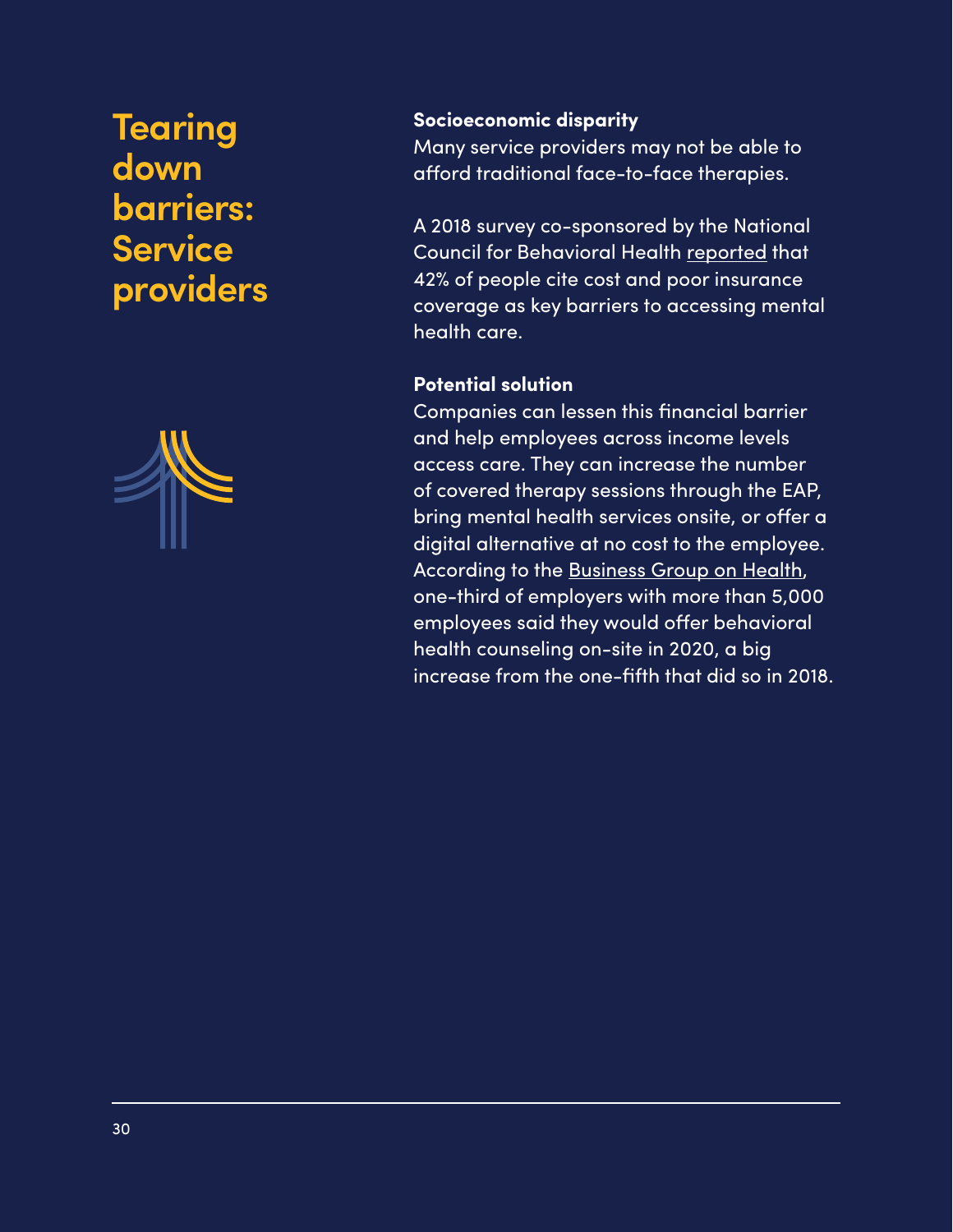## **Tearing down barriers: Industrial workers**



#### **Employee roles and schedules**

Traditional, face-to-face talk therapies require scheduling that doesn't universally align with workplace or personal availability.

#### **Potential solution**

Companies should consider offering fully digital, self-paced tools that employees can access from anywhere, at any time — for example, [Sleepio](https://www.bighealth.com/sleepio) and [Daylight](https://www.bighealth.com/daylight). In addition, companies can also look to update policies so that employees have more flexibility to receive care during working hours, or provide personal time (separate from PTO) that employees can use to receive mental health care.

Disclaimer: In the US, Sleepio and Daylight have not been cleared by the FDA for use in diagnosis or treatment of a disease or condition, such as insomnia disorder, generalized anxiety disorder or major depression disorder.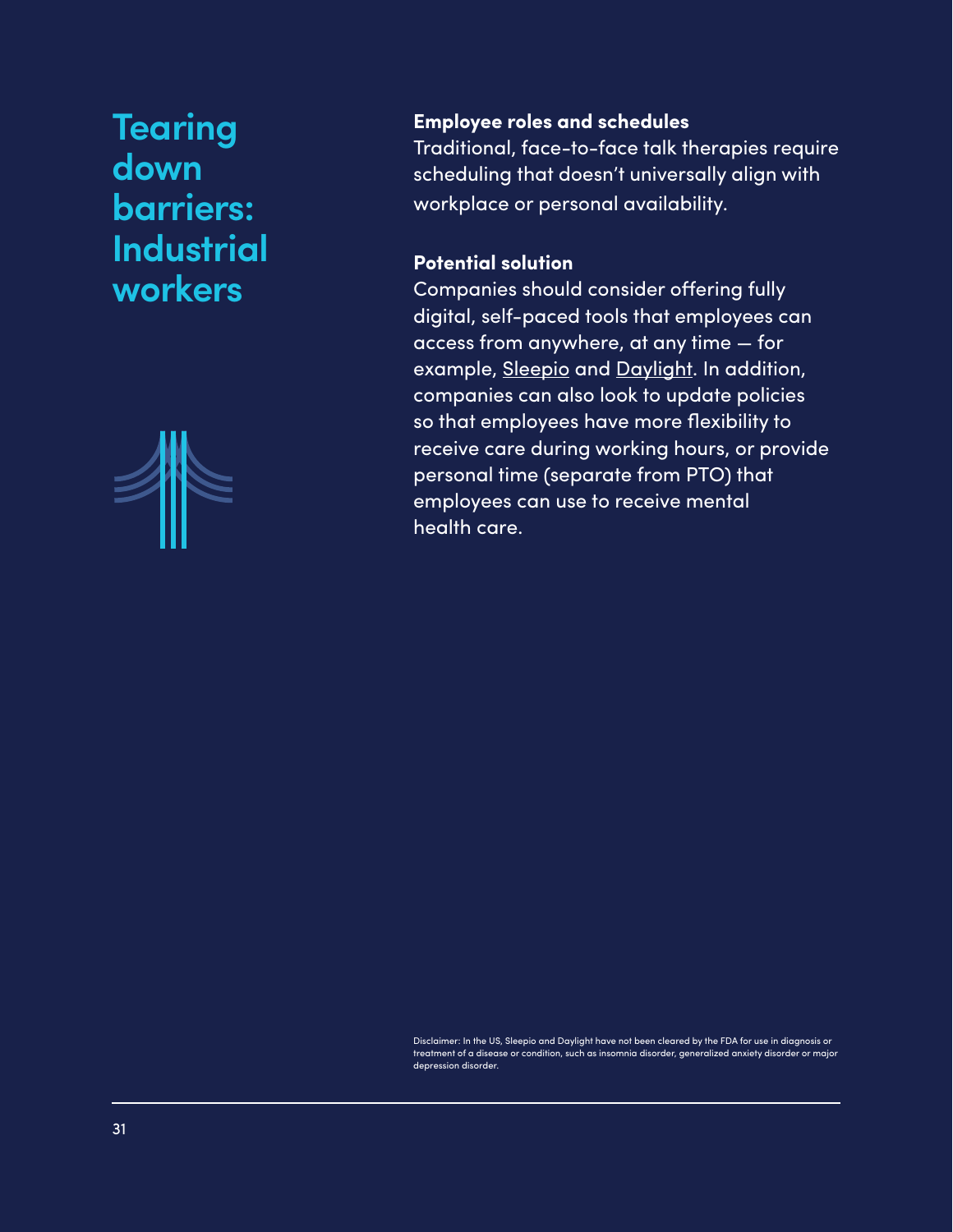"While companies may not immediately see a return, based on our research, they are likely to see a positive [return over time as the](https://www2.deloitte.com/us/en/insights/topics/talent/workplace-mental-health-programs-worker-productivity.html)  [program matures.](https://www2.deloitte.com/us/en/insights/topics/talent/workplace-mental-health-programs-worker-productivity.html) This makes sense considering that improvements to individuals' mental health can take time, and there may be a lag before investments translate into improvements to productivity."

**Deloitte, 2019**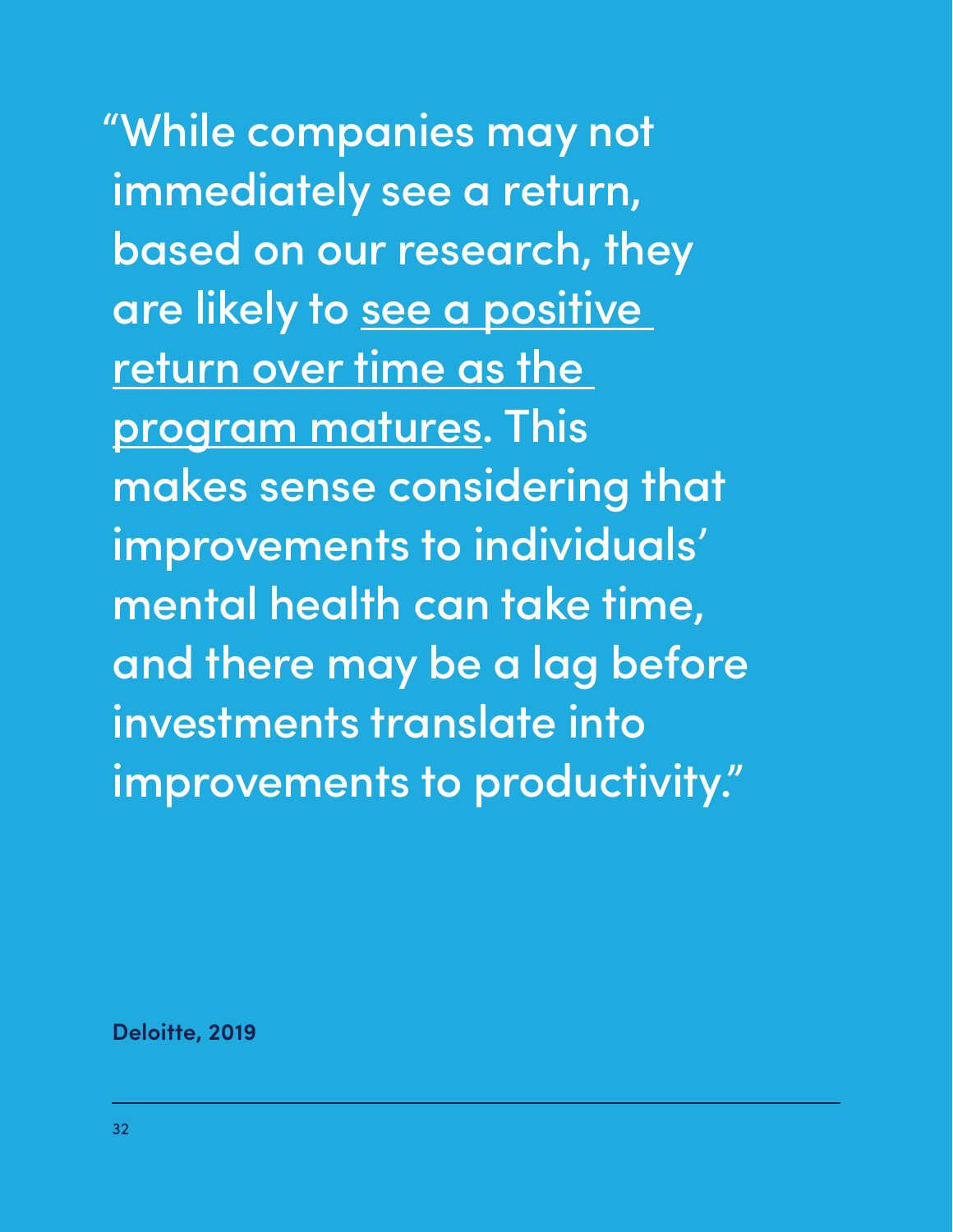<span id="page-33-0"></span>

**Patience is key: Seeing the cost benefit of improved mental health takes time**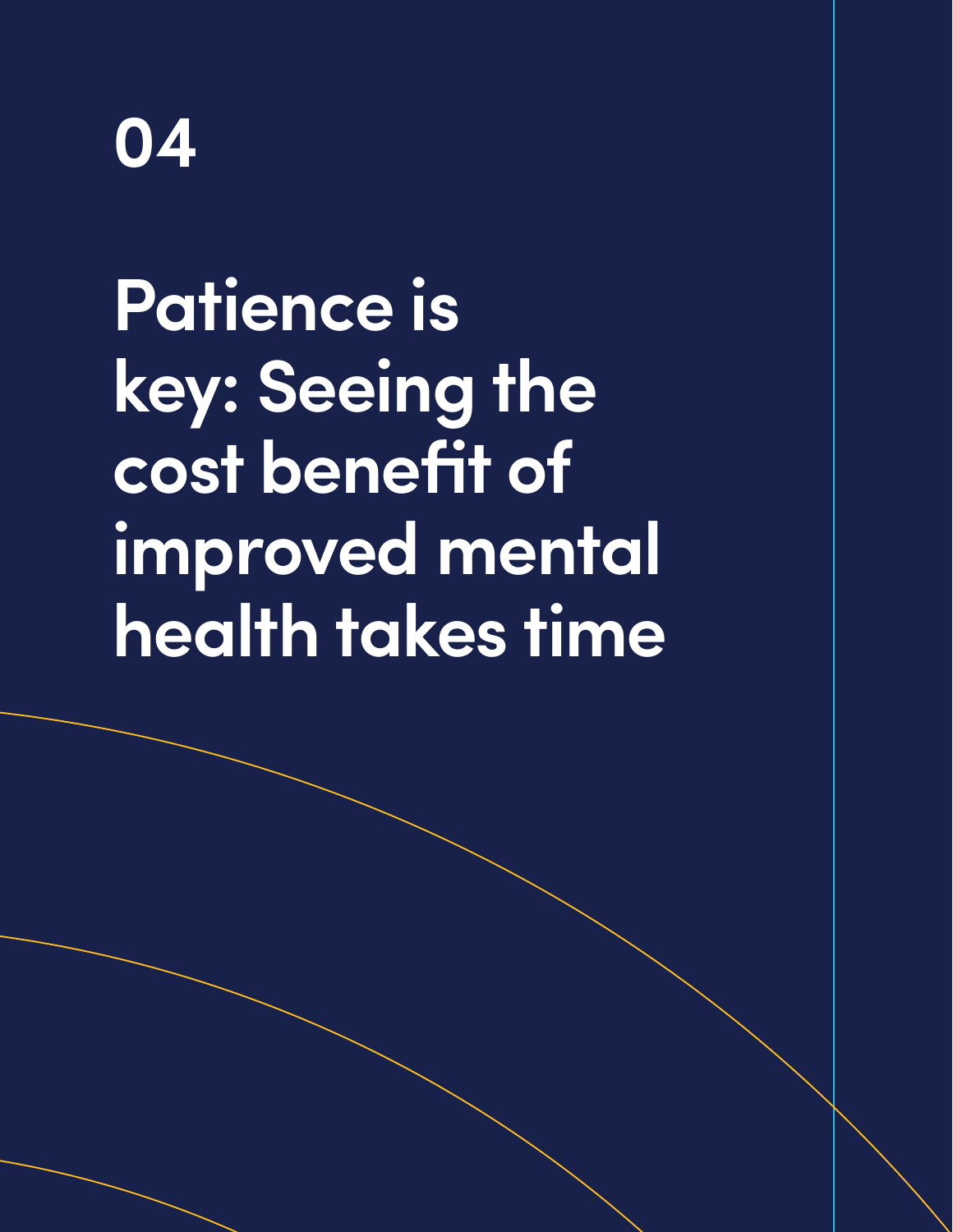**Patience is key: Seeing the cost benefit of improved mental health takes time**

On average, it can take 12-24 months for companies to see the financial impact of mental health initiatives on broad outcomes such as productivity or health care costs. That's because actually improving employee mental health is the foundation upon which realizing cost savings is possible. And doing so is only achievable by implementing safe, effective, and evidence-based mental health solutions. While 12-24 months may seem like a long time, in comparison to other wellness programs, it's fairly immediate. For example, the impact of employee cholesterol programs can take decades to realize.

Plus, there is recent evidence that mental health interventions can be cost effective in as little as six months. A health economics study comparing various sleep interventions across 100,000 people, found that Sleepio — a form of digital cognitive behavioral therapy — had a positive net monetary benefit of **\$681.06 per individual over a six-month period.**

As the evidence presented in this paper makes clear, companies across industries that opt to develop and implement high-quality, research-backed, accessible mental health benefits will improve employee well-being and see a financial return in increased [employee](https://www.sciencedirect.com/science/article/pii/S0929664609600450)  [satisfaction,](https://www.sciencedirect.com/science/article/pii/S0929664609600450) [higher worker productivity](https://pubmed.ncbi.nlm.nih.gov/29776626/), [lower](https://go.bighealth.com/report/health-economic-evaluation)  [health care costs](https://go.bighealth.com/report/health-economic-evaluation), and [better overall company](https://www2.deloitte.com/content/dam/Deloitte/ca/Documents/about-deloitte/ca-en-about-blueprint-for-workplace-mental-health-final-aoda.pdf)  [performance.](https://www2.deloitte.com/content/dam/Deloitte/ca/Documents/about-deloitte/ca-en-about-blueprint-for-workplace-mental-health-final-aoda.pdf)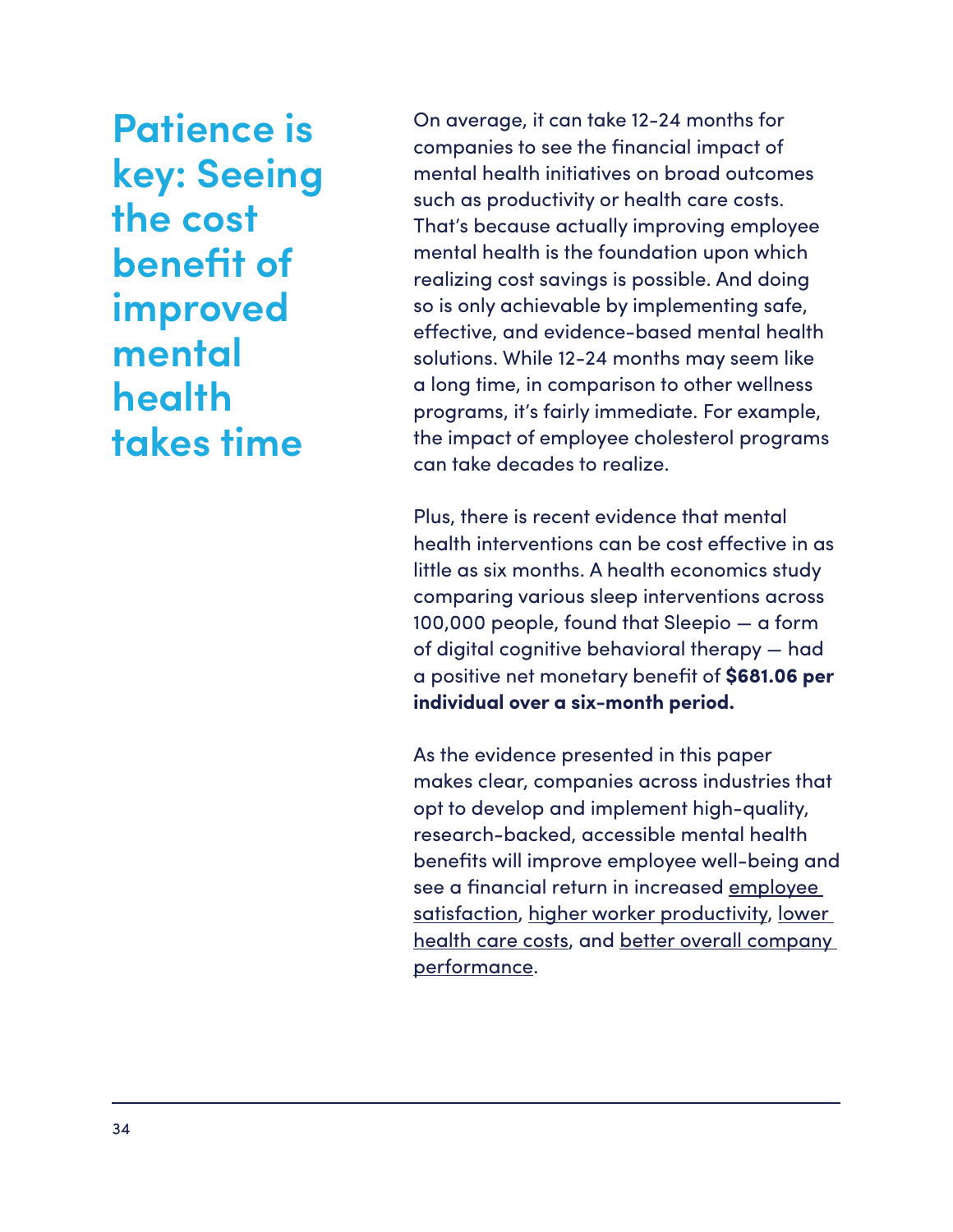"When people do not have access to mental health services, their employers can expect to spend as much as [300% more](https://www2.deloitte.com/content/dam/Deloitte/ca/Documents/about-deloitte/ca-en-about-blueprint-for-workplace-mental-health-final-aoda.pdf) on health care. It's actually more expensive for companies to do nothing than it is to invest in good mental health."

**Dr. Jenna Carl, Vice President of Clinical Development and Medical Affairs at Big Health**